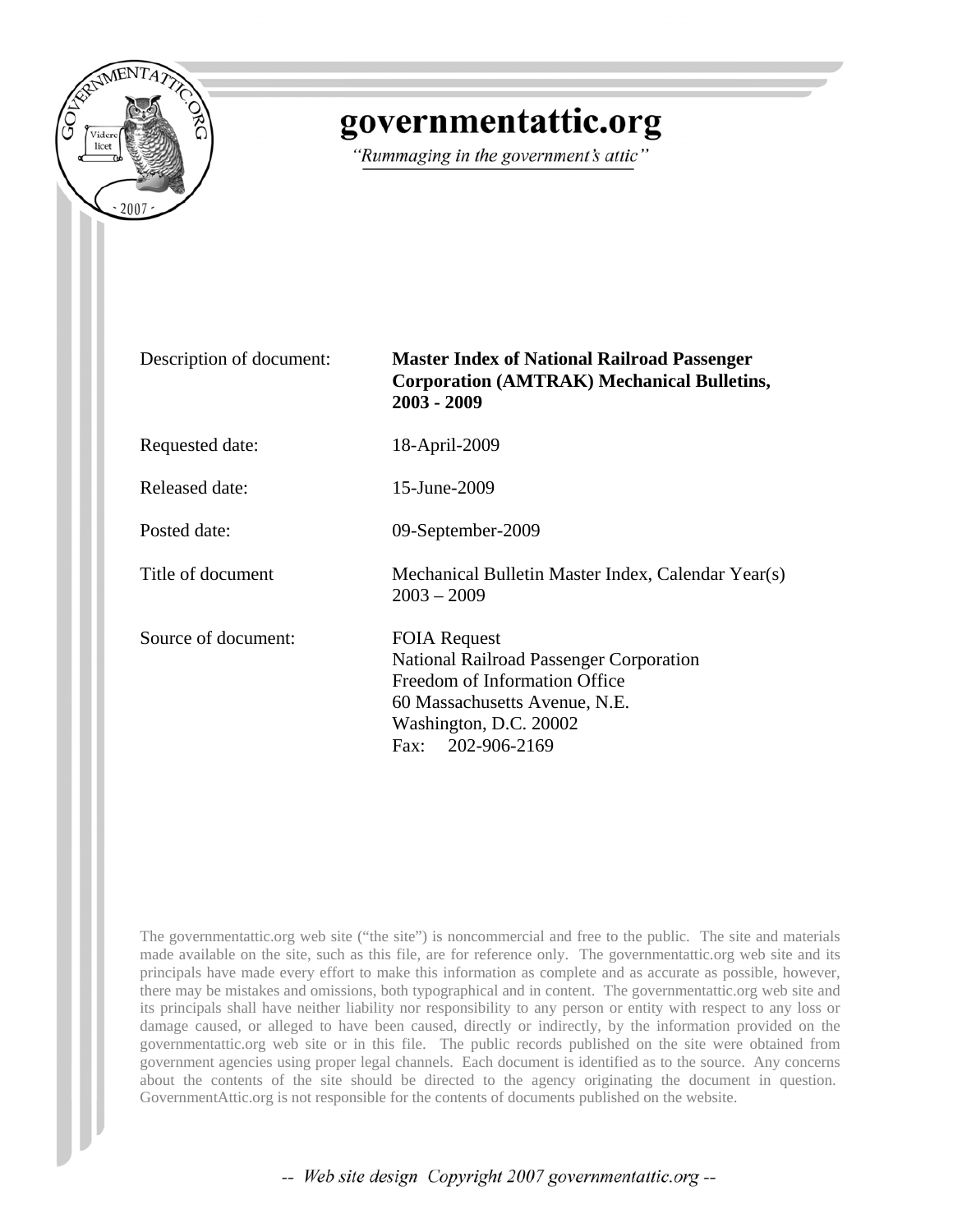**AMTRAK** AMTRAK

June 15,2009

Re: Freedom of Information Act Request

We are further responding to your April 18, 2009 request for information made under the Freedom of Information Act (FOIA).

Your request seeks the records described below:

- 1. The index or listing of Amtrak Mechanical Bulletins (all years)
- 2. A copy of each of Amtrak Mechanical Bulletins numbered 09-01 through MB 09- 20.

You have indicated in your letter that if we are not able to provide an index of all the mechanical bulletins, that we could supply you with a paper listing or printout and limit the years to 2000 to the present. We have been advised by Amtrak's Mechanical Department that the Index only goes back to 2003.

In regard to your request, please find enclosed records that have been determined to be responsive to your request.

The names of Amtrak employees and their phone numbers have been redacted from the enclosed records. This information is being withheld pursuant to exemption 6 of the FOIA on the basis that disclosure would constitute a clearly unwarranted invasion of the personal privacy of these individuals.

If you wish to appeal Amtrak's decision to withhold the above-mentioned infonnation, pursuant to Amtrak's FOIA regulations (49 CFR 701.10), you may file an appeal with Eleanor D. Acheson, Vice President, General Counsel and Corporate Secretary, within thirty days of the date of this letter, specifying the relevant facts and the basis for your appeal. Your appeal may be sent to Ms. Acheson at the above address.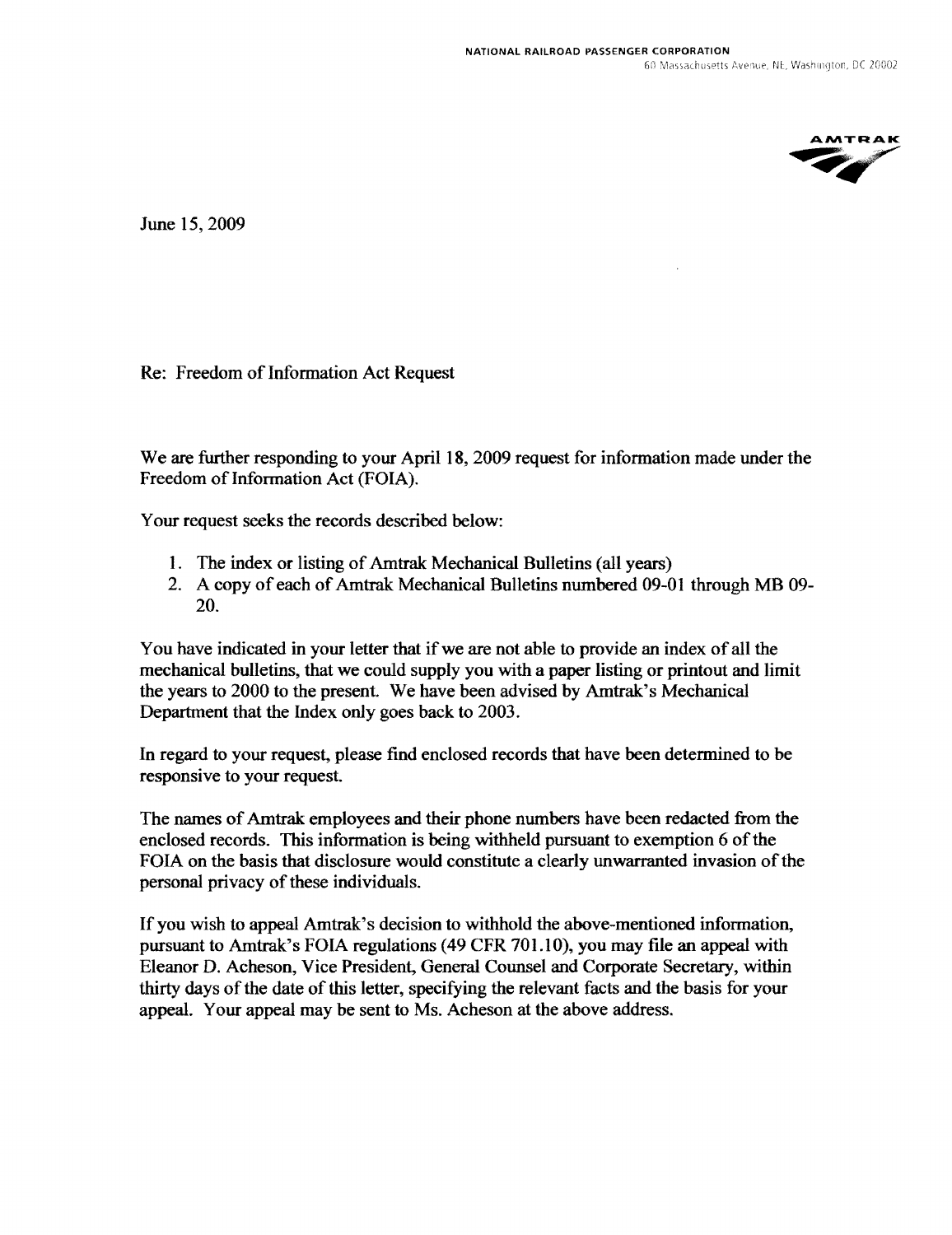*June 15, 2009 Page* 2



If you have any questions regarding your request, please feel free to contact me at *202/906-3741.* For ease of reference your request has been assigned tracking number 09- FOI-0004S.

Sincerely,

j/u h

Sharron Hawkins *Freedom of Information Officer* 

Enclosure

IM-58t66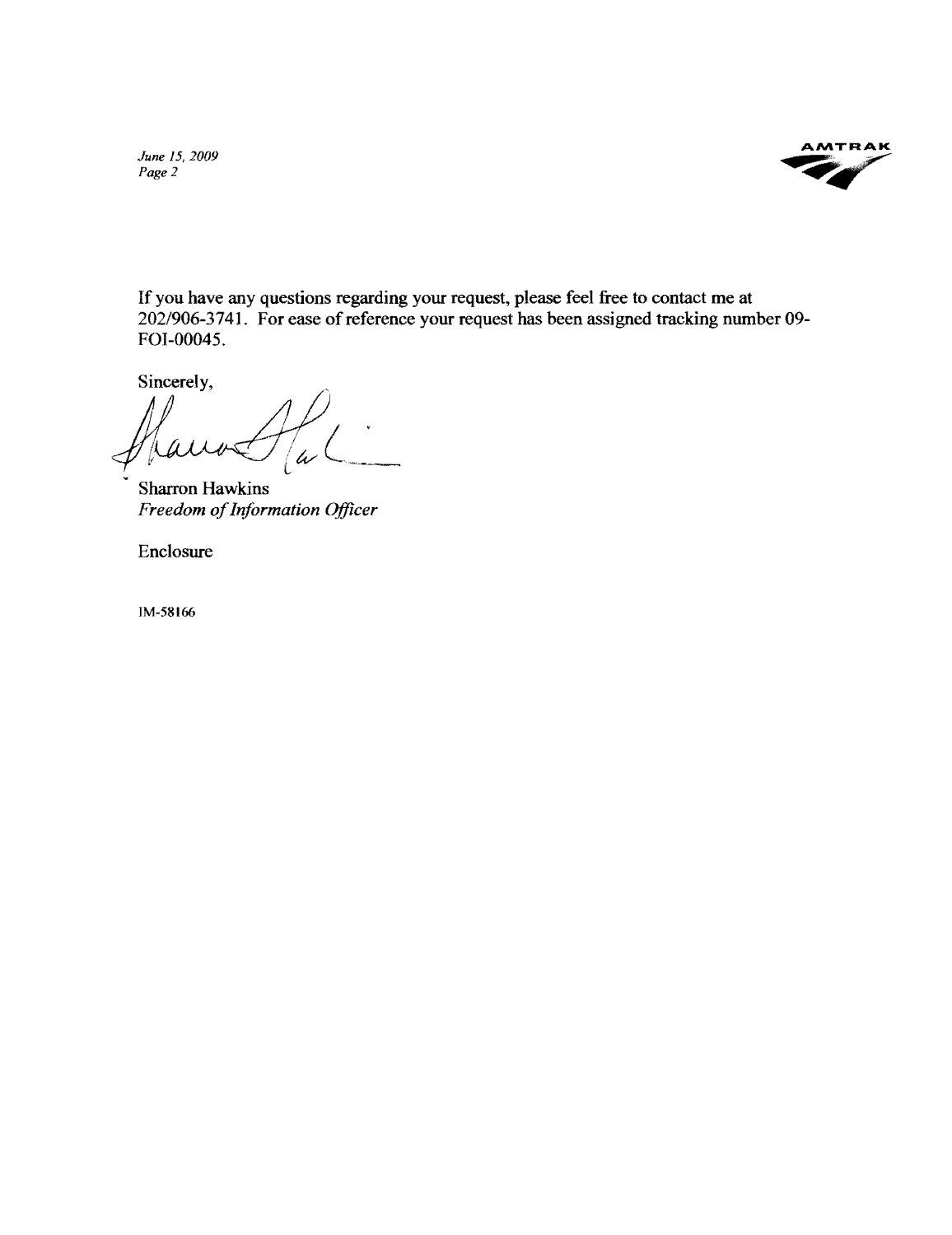## **Mechanical Bulletin Master Index**

| <b>Calendar Year 2003</b><br><b>TITLE</b>                                                     | <b>EQUIPMENT</b>                       | 2003<br>MB# | <b>DATE</b> |
|-----------------------------------------------------------------------------------------------|----------------------------------------|-------------|-------------|
| Ground Relay Award                                                                            | N/A                                    | MB-03-001   | 12/15/2003  |
| <b>Calendar Year 2004</b><br><b>TITLE</b>                                                     | <b>EQUIPMENT</b>                       | 2004<br>MB# | <b>DATE</b> |
| American Battery Charging Prototype Battery Charger                                           | Superliner car # 32037                 | MB-04-001   | 1/15/2004   |
| Amfleet I HVAC Controls                                                                       | Amfleet   Car # 82027 & 2124 MB-04-002 |             | 1/9/2004    |
| Ground Relay Award                                                                            | N/A                                    | MB-04-003   | 1/9/2004    |
| HVAC Controllers on Amfleet I & II Equipment                                                  | Amfleet I car #82036                   | MB-04-004   | 2/19/2004   |
| Inspection Criteria for Baggage Car Roll-Up Doors                                             | Bag Cars w/roll-up doors               | MB-04-005   | 3/1/2004    |
| Heater Element, Drain Cartridge used on Through-floor Drain Lines on<br>all Amfleet Equipment | All Amfleet Equipment                  | MB-04-007   | 5/26/2004   |
| Installation of Prototype Amfleet I & II Master Door Controller for<br>Testing                | Amfleet   & II                         | MB-04-010   | 5/12/2004   |
| Poli Disc Inspection and Wear Test Amfleet I & II                                             | Amfleet   &                            | MB-04-011   | 5/12/2004   |
| Mechanical Department Winter Operation Preparation Schedule                                   | All Equipment                          | MB-04-012   | 6/9/2004    |
| Ground Relay Award                                                                            | N/A                                    | MB-04-013   |             |
| Updated NRPC 3126, MAP 10C Exterior/Interior Calendar Day<br>Inspection                       | N/A                                    | MB-04-014   |             |

 $\mathfrak{p}^{\pm}$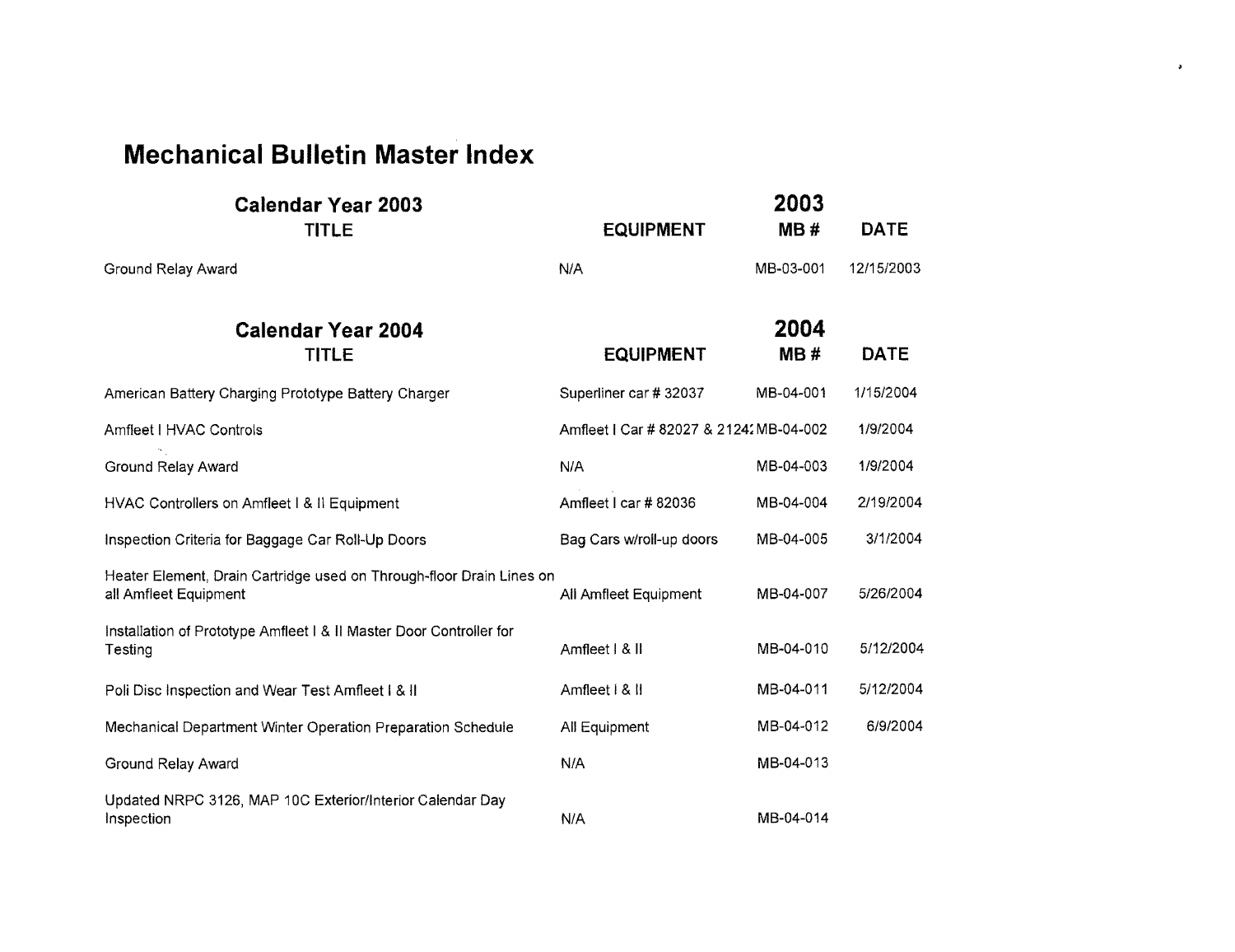| Compliance with SMP 49601& Wheel Defects and Measurement                  | N/A                                                           | MB-04-016   | 9/14/2004   |
|---------------------------------------------------------------------------|---------------------------------------------------------------|-------------|-------------|
| Compliance with SMP 49601& Wheel Defects and Measurement                  | N/A                                                           | MB-04-016U  | 9/14/2004   |
| Test of Cobra "Tread Guard" Brake Shoes on Blue Water Trains 364<br>& 365 | Blue Water Trains 364 & 365 MB-04-018                         |             | 8/9/2004    |
| Securement of Amfleet Air Tanks                                           | Amfleet                                                       | MB-04-019   | 8/19/2004   |
| Amfleet II Body Side Door Window Replacement                              | Amfleet II                                                    | MB-04-020   | 8/20/2004   |
| Application of SAB/WABCO Disc Actuator Cylinders on Amfleet I<br>Trucks   | Amfleet I                                                     | MB-4-021    | 8/31/2004   |
| AUX Panel Search, Unit 175 P-42 Locomotives                               | P-42 Locomotives                                              | MB-04-022   | 9/9/2004    |
| Torsion Bars, Superliner I Trucks                                         | Superliner I                                                  | MB-04-024   | 10/11/2004  |
| Software Matrix for P-42DC, P-40DC, & P-32ACDM Locomotives                | P-42DC, P-40DC, & P-32ACD MB-04-027                           |             | 11/9/2004   |
| <b>Calendar Year 2005</b><br><b>TITLE</b>                                 | <b>EQUIPMENT</b>                                              | 2005<br>MB# | <b>DATE</b> |
| Public Address Systems per Car Type                                       | Amfleet   & II, Viewliner, Cab<br>Car, HEP, Superliner 1 & II | MB-05-01    | 1/3/2005    |
| 27 Point Jumpers                                                          |                                                               | MB-05-02    | 1/3/2005    |

Strato Hose 22-120-0300X <br>
All Equipment MB-05-03 1/5/2005

 $\mathcal{L}$ 

Flex Coupling Change for Oil Separator on Turbo Charged EMD 645 EMD 645 Engines MB-05-04 2/10/2005

 $\Box$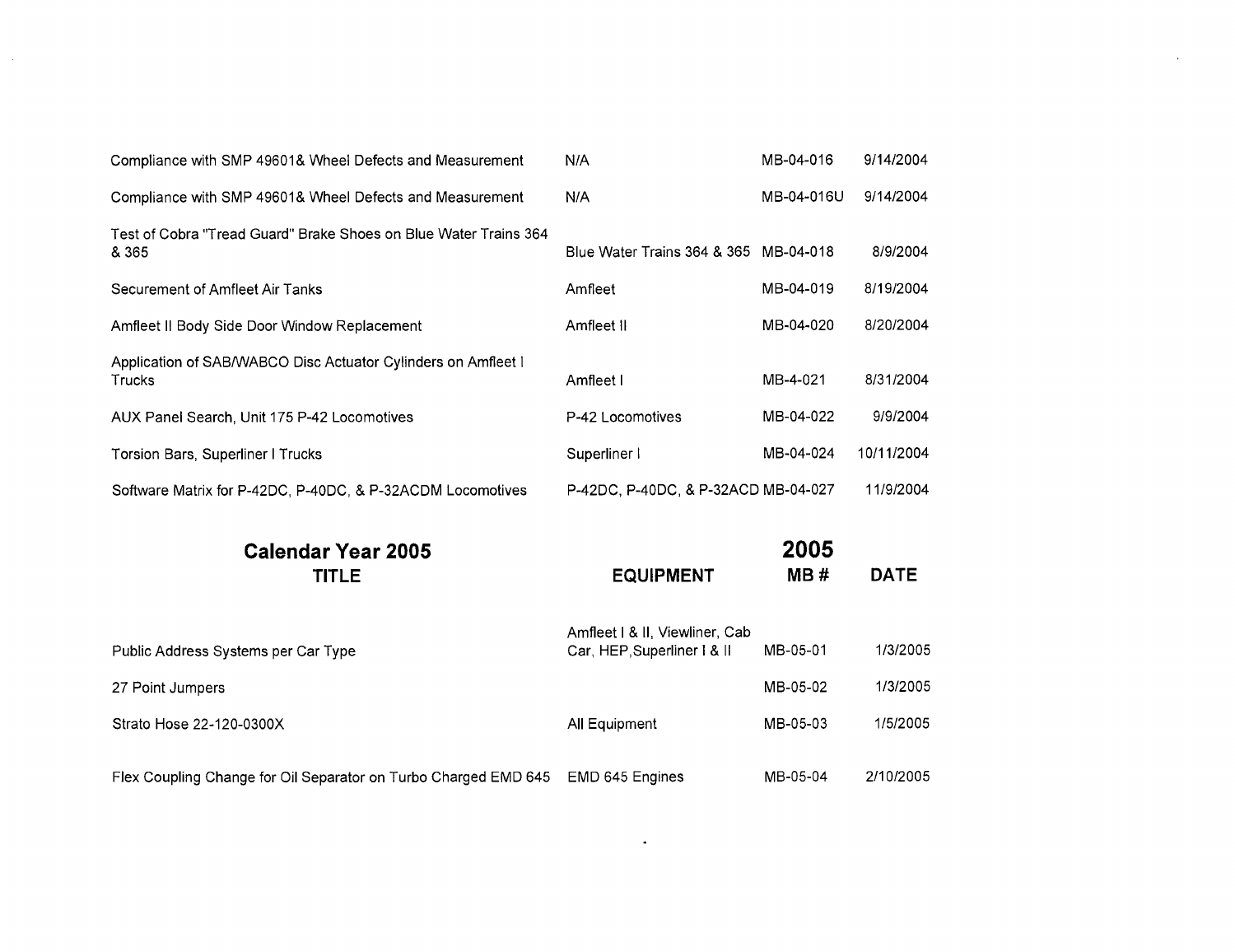| Diner/Crew Dorm                                                                                                         | MB-05-05              | 1/21/2005 |
|-------------------------------------------------------------------------------------------------------------------------|-----------------------|-----------|
| Amfleet I (Prototype)                                                                                                   | MB-05-06              | 1/21/2005 |
| GE P-32, P-40, P-42, P-<br>32DM Locos                                                                                   | MB-05-07              | 1/27/2005 |
| Superliner I Reman Sleeper #<br>32052                                                                                   | MB-05-08              | 1/27/2005 |
| P-42 Locos (1-207)                                                                                                      | MB-05-09              | 2/9/2005  |
| All Equipment                                                                                                           | MB-05-10              | 2/24/2005 |
| Amf. I cars 44707 & 85004                                                                                               | MB-05-11              | 2/25/2005 |
| Equip. w/railphones                                                                                                     | MB-05-12              | 3/2/2005  |
| Fuel Transfer Pump Circuit Breaker Indentification for General Electric P-42DC, P-40DC, and<br>P32DM Diesel Locomotives | MB-05-13              | 3/4/2005  |
| Amfleet II #28002                                                                                                       | MB-05-15              | 3/16/2005 |
| Heritage Baggage Cars                                                                                                   | MB-05-17              | 6/8/2005  |
| All Equipment                                                                                                           | MB-05-18              | 3/21/2005 |
| <b>Mechanical Department</b>                                                                                            | MB-05-21              | 4/11/2005 |
| AEM-7                                                                                                                   | MB-05-24              | 4/22/2005 |
| Sup. I MD-76 Trucks                                                                                                     | MB-05-25              | 6/24/2005 |
|                                                                                                                         | Amf II, View, Heritg. |           |

 $\mathcal{L}(\mathcal{L}(\mathcal{L}))$  and  $\mathcal{L}(\mathcal{L}(\mathcal{L}))$  . Then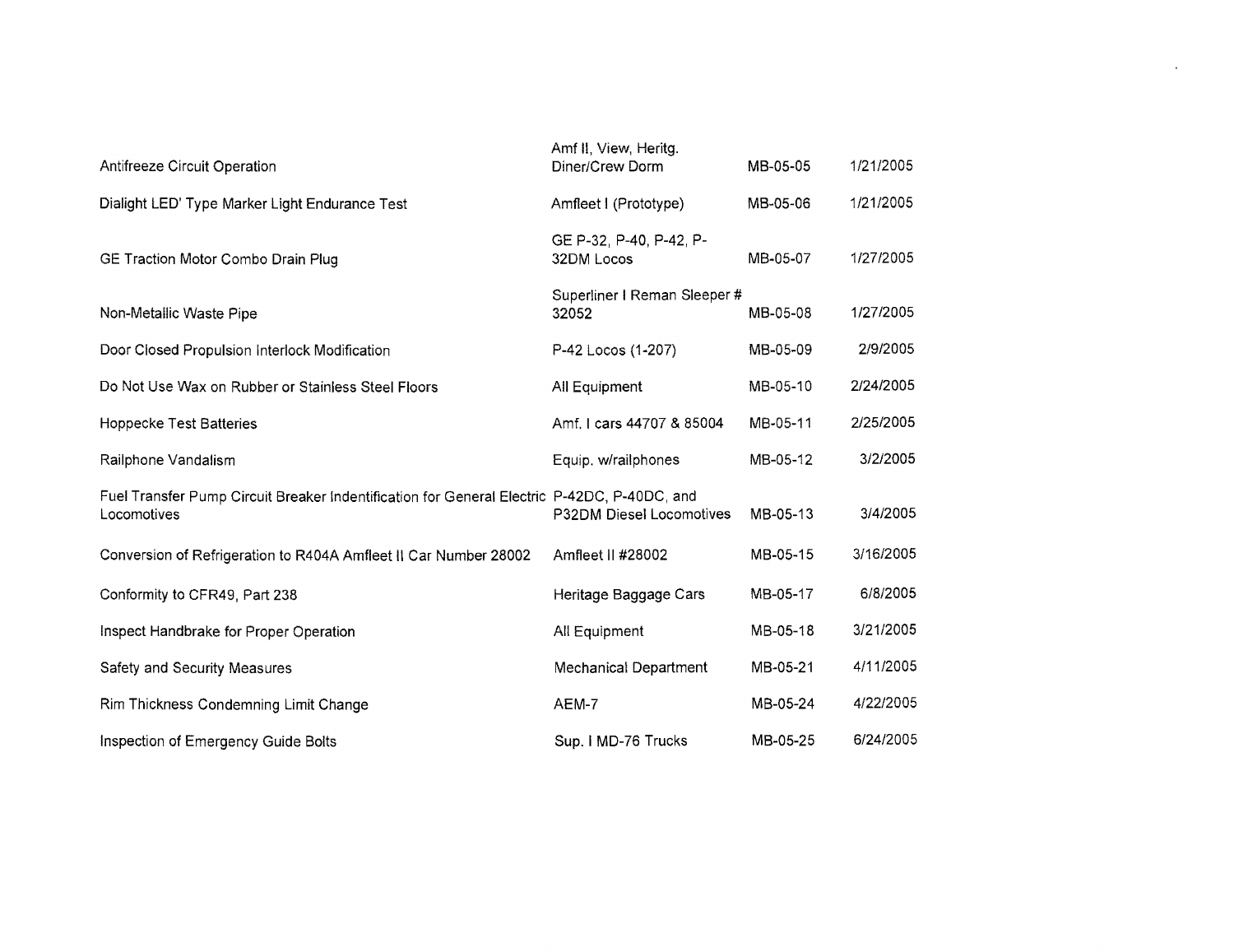| Inspection of Brake Discs                                                                    | Amf, Hor, Sup, Surf, View,<br>Cab cars (9600 series),<br>Michigan coaches (44550<br>series) | MB-05-26  | 5/4/2005  |
|----------------------------------------------------------------------------------------------|---------------------------------------------------------------------------------------------|-----------|-----------|
| Horizon Fleet A/C Condenser Fan Pressure Switch                                              | Horizons 54049, 54067,<br>54515                                                             | MB-05-27  | 5/11/2005 |
| Private Car Daily Inspections                                                                | <b>Private Cars</b>                                                                         | MB-05-29  | 6/9/2005  |
| Test Operation of Douwe Egbert, C-110 Coffeemakers                                           | Viewliner Sleepers 62043,<br>62036, 62040, 62021, 62019                                     | MB-05-31  | 6/8/2005  |
| Hub and Bore Magnetic Particle Inspection Stencil                                            | New Wheels                                                                                  | MB-05-32  | 6/8/2005  |
| High Pressure Fuel Line Replacement                                                          | <b>GE Locomotives</b>                                                                       | MB-05-33  | 6/15/2005 |
| Testing of New Toilet Dump Valve                                                             | AEM-7 Loco, Unit 911                                                                        | MB-05-34  | 6/14/2005 |
| Position of Blower Low Speed Switch on AEM-7 AC Locomotives<br>During Hot Weather Conditions | <b>AEM-7 Electric Locos</b>                                                                 | MB-05-35  | 6/20/2005 |
| <b>GE Locomotive Downloads</b>                                                               | <b>GE Locomotives</b>                                                                       | MB-05-36  | 6/20/2005 |
| GE Locomotive Downloads (Update)                                                             | <b>GE Locomotives</b>                                                                       | MB-05-36U | 10/5/2005 |
| Modification of Cut Lever Bar Field Fix                                                      | MP-15 Switchers 530 to 539                                                                  | MB-05-37  | 6/24/2005 |
| Field Replacement of Emergency Guide Bolts                                                   | Sup. I, MD-76 Trucks                                                                        | MB-05-38  | 7/1/2005  |
| Maintenance Alerts & Mechanical Bulletins on Amtrak's Intranet                               | All                                                                                         | MB-05-39  | 7/1/2005  |
| Upper & Lower Journal Bearing Housings Manufactured by Timken                                | P-32DM, P-40, P-42 Locos                                                                    | MB-05-40  | 7/8/2005  |
| Removal of Slotted Style Heritage Brake Discs                                                | cars                                                                                        | MB-05-41  | 7/29/2005 |

 $\mathcal{L}^{\pm}$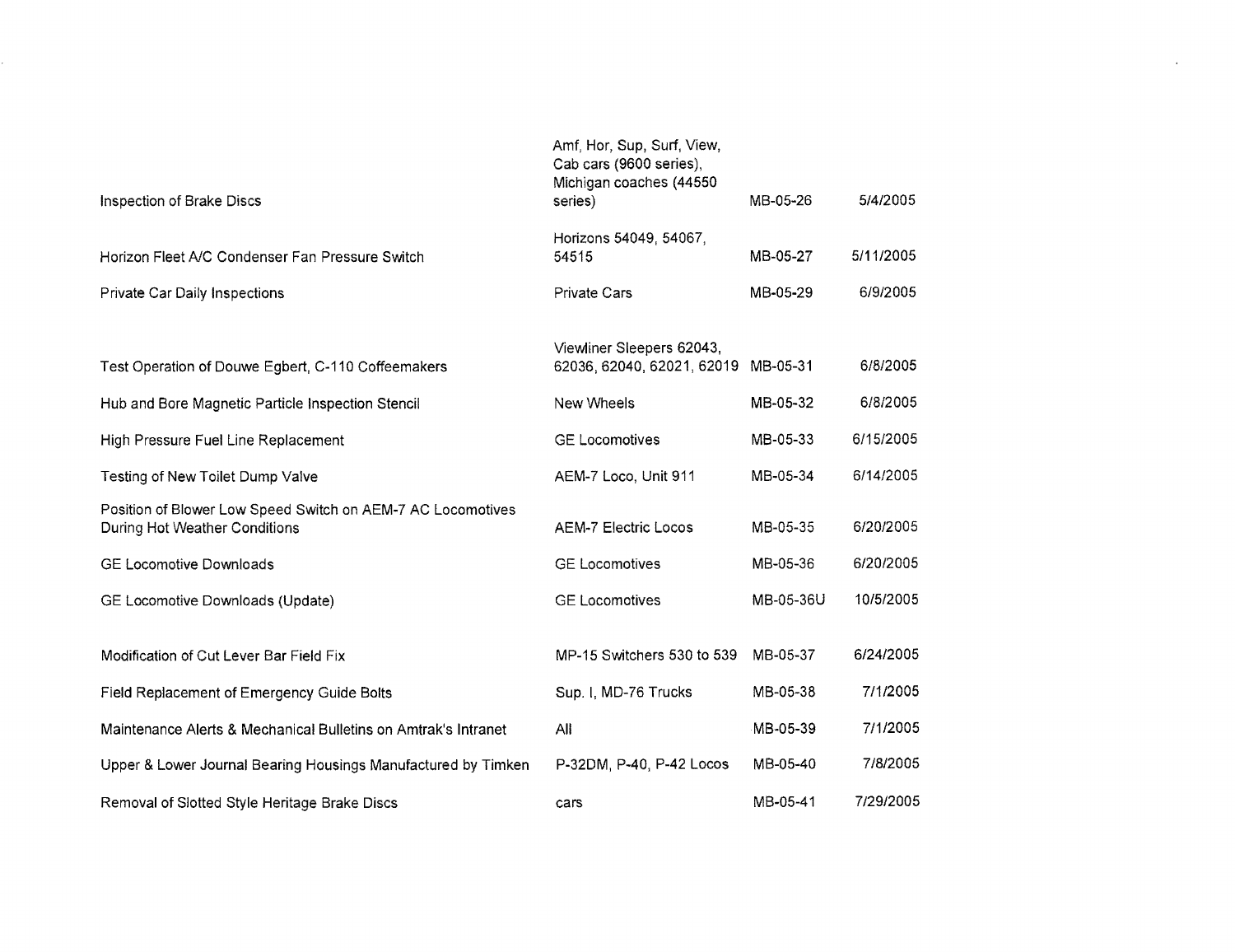| Low Lube Oil Pressure Line from Engine Block to Manifold for the | GE P-32DM, P-40, P-42      |          |            |
|------------------------------------------------------------------|----------------------------|----------|------------|
| <b>CCP Transducer</b>                                            | locos                      | MB-05-42 | 8/11/2005  |
| Recall of Amphenol/Pyle National 27 Pin Jumpers                  | All Types                  | MB-05-43 | 8/29/2005  |
| Setting Car Body Height after Removal of Shims from the Upper    |                            |          |            |
| <b>Primary Suspension</b>                                        | Superliner I, MD-76 Trucks | MB-05-44 | 8/19/2005  |
| Overhaul of Superliner I Truck Side Bearings                     | Superliner I, MD-76 Truck  | MB-05-45 | 8/12/2005  |
| (MB-05-45 Attachment) MD-76 Truck Assembly                       | Superliner I, MD-76 Truck  | MB-05-45 | 8/12/2005  |
| Calendar Day Inspection of Truck Side Bearings                   | Superliner I, MD-76 Truck  | MB-05-46 | 10/31/2005 |
| Inspection of Handbrake Assembly                                 | Baggage cars 1200 series   | MB-05-47 | 8/10/2005  |
|                                                                  | Superliner I cars 38010,   |          |            |
| <b>Emergency Guide Bolt Test Cars</b>                            | 34005, 32006, 31040        | MB-05-48 | 8/12/2005  |
| Prototype ACC & Temperature Control Panels                       | Amf. I Cars 82579 & 82584  | MB-05-49 | 8/29/2005  |
| Pest Control Procedure for addressing Mice/Insect Sighting(s) on |                            |          |            |
| Equipment between Planned Maintenance Inspections                | All Equipment              | MB-05-50 | 8/29/2005  |
| Mechanical Department Winter Operation Preparation Schedule      | All Equipment              | MB-05-51 | 8/24/2005  |
| Correct Air Freshener/Deodorizer                                 | All Passenger Equipment    | MB-05-52 | 10/5/2005  |
| Replacement of Water Connection Hose & Y Strainer on Monogram    | Sup., View., Heritage,     |          |            |
| Toilets                                                          | Horizon                    | MB-05-53 | 10/3/2005  |
|                                                                  | Heritage Bag cars (1100 &  |          |            |
| Inspection of the Bag Door T-Handle Installation                 | 1200 series)               | MB-05-54 | 9/9/2005   |
| A/C Condenser Fan Pressure Switch                                | Horizon                    | MB-05-55 | 9/8/2005   |

 $\mathcal{A}^{\pm}$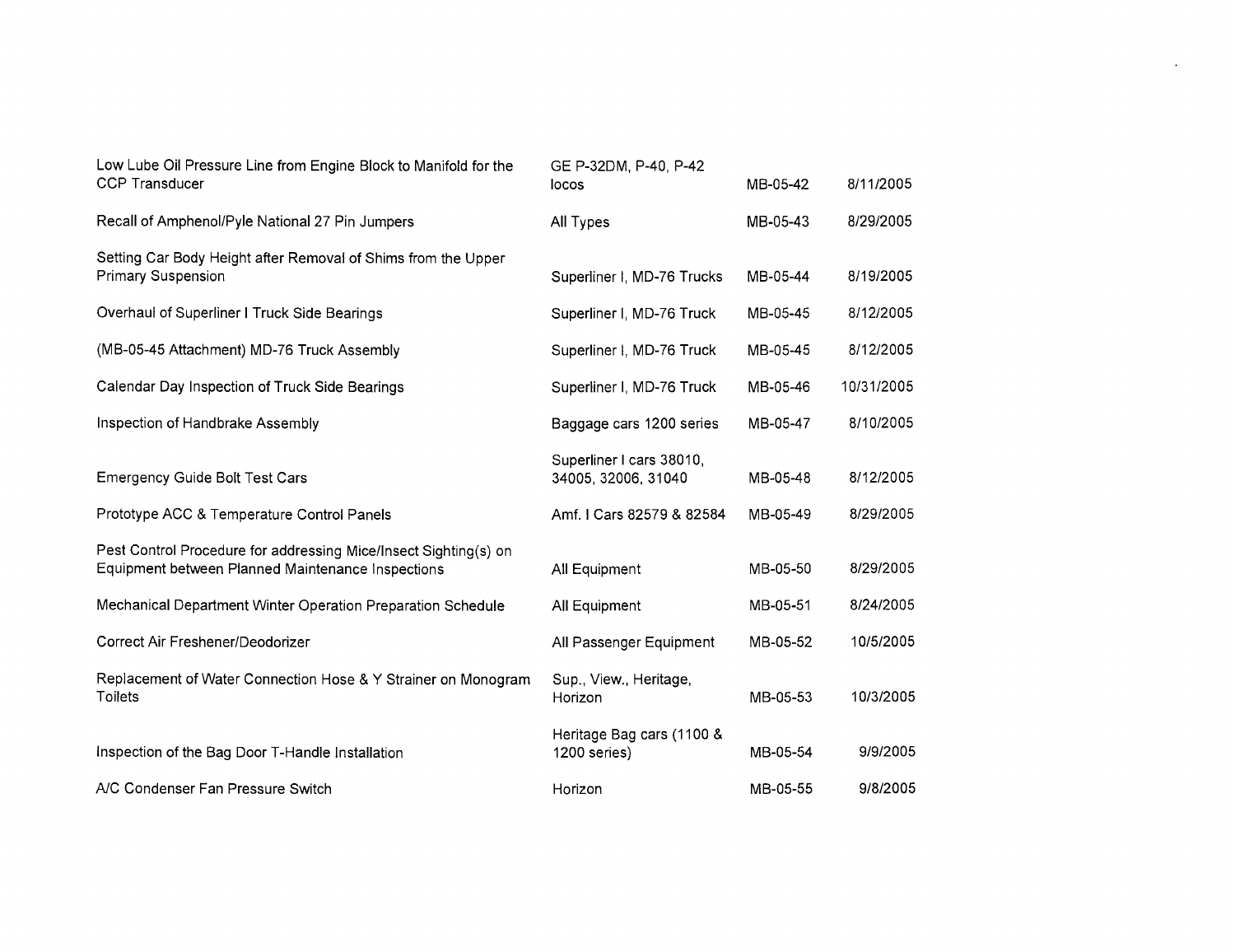| Dispatching of GE Locomotives with Operational Cab Signal Systems Locomotives | GE P-32DM, P-40, P-42 | MB-05-67 | 12/14/2005 |
|-------------------------------------------------------------------------------|-----------------------|----------|------------|
| $\sim$<br>Inspection of Radius Rods                                           | Superliner I          | MB-05-63 | 12/5/2005  |
| Air Brake Set-Up for Push Service                                             | GE P-42DC Locomotives | MB-05-58 | 11/4/2005  |

 $\label{eq:2.1} \frac{1}{2} \int_{\mathbb{R}^3} \frac{1}{2} \left( \frac{1}{2} \int_{\mathbb{R}^3} \frac{1}{2} \left( \frac{1}{2} \int_{\mathbb{R}^3} \frac{1}{2} \int_{\mathbb{R}^3} \frac{1}{2} \int_{\mathbb{R}^3} \frac{1}{2} \int_{\mathbb{R}^3} \frac{1}{2} \int_{\mathbb{R}^3} \frac{1}{2} \int_{\mathbb{R}^3} \frac{1}{2} \int_{\mathbb{R}^3} \frac{1}{2} \int_{\mathbb{R}^3} \$ 

| <b>Calendar Year 2006</b>                                                                     |                                                     | 2006     |             |
|-----------------------------------------------------------------------------------------------|-----------------------------------------------------|----------|-------------|
| <b>TITLE</b>                                                                                  | <b>EQUIPMENT</b>                                    | MB#      | <b>DATE</b> |
| Pantograph Horn: New Supplier, Design, and Condemning Limit                                   | HST and HHP-8 Locomotives                           | MB-06-01 | 3/16/2006   |
| Survey Inspection of Wheel-Set Tie Rod Bushings                                               | P-42 Locomotives                                    | MB-06-03 | 2/10/2006   |
| Daily HHP-8 Locomotive MPU Downloading & Archiving (Sent only to<br>Boston, NY, & Washington) | <b>HHP-8 Locomotives</b>                            | MB-06-05 | 4/20/2006   |
| Inspection of Gearbox Mounting Brackets                                                       | <b>HHP-8 Locomotive Trucks</b>                      | MB-06-07 | 2/27/2006   |
| The Safety Watch                                                                              | Mechanical Department                               | MB-06-08 | 6/7/2006    |
| Revision of MAP 2A (NRPC 3124) & MAP 10C (NRPC 3126)                                          | All Passenger Equip.                                | MB-06-09 | 5/25/2006   |
| <b>AED Defibrillator Installation</b>                                                         | All Passenger Trains                                | MB-06-13 | 5/17/2006   |
| <b>ACSES Cut-In Operation</b>                                                                 | AEM-7, HHP-8, CabCars,<br><b>Work Train Diesels</b> | MB-06-14 | 5/18/2006   |
| HHP Power Module Handling                                                                     | <b>HHP-8 Locomotives</b>                            | MB-06-15 | 8/4/2006    |
| Replacement of Bi-Level Fleet Waste Tank Sight Glass                                          | <b>Bi-Level Fleet</b>                               | MB-06-16 | 8/4/2006    |
| <b>AEI Tags</b>                                                                               | All Rolling Stock Equip.                            | MB-06-17 | 8/8/2006    |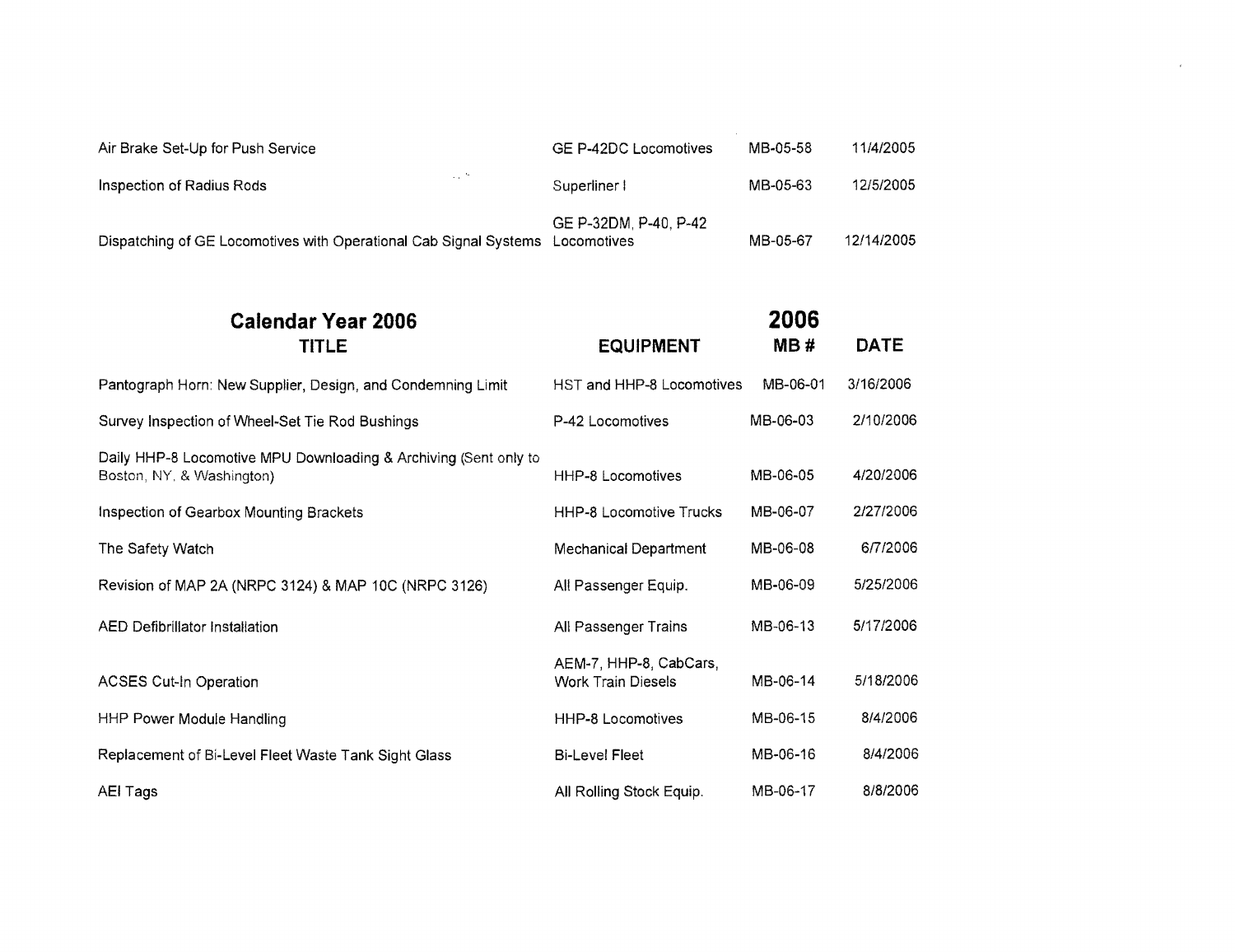| Installation of an Instant Hot Water Dispenser & a 2nd Microwave<br>Oven | Superliner Diner 38030                        | MB-06-20  | 8/25/2006   |
|--------------------------------------------------------------------------|-----------------------------------------------|-----------|-------------|
| Computer Controlled Brakes, 5 yr FRA Air Brake Waiver # 2000-7367        | P-42, P-32DM, & P-40 CCB-<br>1 Equipped Locos | MB-06-21  | 9/1/2006    |
| PA Test Train                                                            | Superliner   & II, Train 29                   | MB-06-28  | 10/4/2006   |
| Removal of Unauthorized Signage on Amtrak Equipment                      | All Equipment                                 | MB-06-30  | 10/25/2006  |
| Inspection of Battery Voltage on Pin 13 of MU Potheads                   | AEM-7                                         | MB-06-32  | 12/4/2006   |
| <b>Calendar Year 2007</b>                                                |                                               | 2007      |             |
| <b>TITLE</b>                                                             | <b>EQUIPMENT</b>                              | MB#       | <b>DATE</b> |
| Recall of Twenty E40 Locomotive Wheels                                   | E40 Wheels                                    | MB-07-02  | 1/16/2007   |
| Proper Loading & Unloading of Traction Motor Combo Units                 | All Traction Motor Combo<br>Units             | MB-07-05  | 3/2/2007    |
| Prototype ACC and Temperature Control Panel                              | Amfleet   Car: 81535 Amfleet<br>Il Car: 25013 | MB-07-06  | 3/30/2007   |
| Locomotive Computer Software                                             | P-42, P-32ED, P-32ACDM                        | MB-07-09  | 6/8/2007    |
| Locomotive Computer Software-Update                                      | P-42, P-32ED, P-32ACDM                        | MB-07-09U | 7/3/2007    |
| ACSES Main Board Upgrade from Revision 5 or Lower to Revision 7          | All ACSES equipped<br>Locomotives/Cab Cars    | MB-07-10  | 4/23/2007   |
| Satellite Phone Installed on Test Locomotive                             | P42, Road Locomotive #42                      | MB-07-11  | 5/23/2007   |
| Locomotive Pantograph Operating Configuration                            | AEM-7, HHP, HST                               | MB-07-12  | 6/15/2007   |
| Use of Green Goat Locomotives Prohibited Until Further Notice            | Green Goat Locomotives                        | MB-07-14  | 7/3/2007    |

 $\star$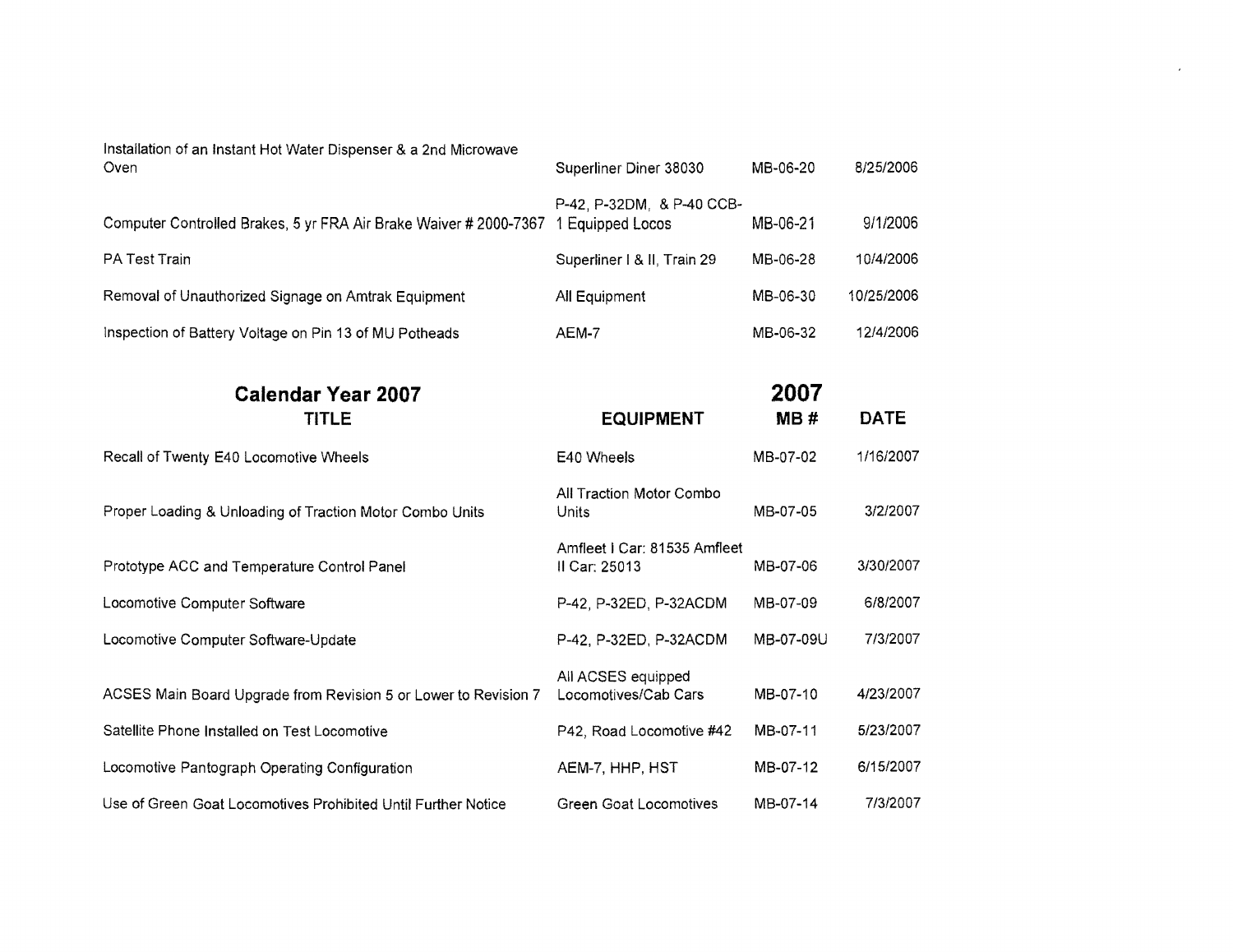| MGS Wheel Slip System Diagnostic Procedure                                                                                   | Viewliner, Superliner, Amfleet MB-07-15 |           | 6/15/2007 |
|------------------------------------------------------------------------------------------------------------------------------|-----------------------------------------|-----------|-----------|
| Prototype Amfleet I Door Control Relay Panels                                                                                | 82664                                   | MB-07-16  | 6/22/2007 |
| Pest Control Procedure for Addressing Mice/Insect Sightings on<br>Equipment between Planned Maintenance Inspections (Update) | All Equipment                           | MB-05-50U | 6/22/2007 |
| Use of Rail Dolly                                                                                                            | All Rolling Stock                       | MB-07-17  | 7/3/2007  |
| Moving Wheelsets with a Forklift or Other Hoisting Device                                                                    | All wheelsets with disc brakes MB-07-18 |           | 7/5/2007  |
| Prototype Low Voltage Power Supply & Battery Charger Units                                                                   | Viewliner Sleeper 62043                 | MB-07-20  | 7/12/2007 |
| <b>Blended Brake Magnet Valve</b>                                                                                            | HST Power Cars, HHP Locos MB-07-23      |           | 7/31/2007 |
| Temperature Test Equipment                                                                                                   | AEM-7 Locomotive 940                    | MB-07-24  | 7/27/2007 |
| Mechanical Department Winter Operation Preparation                                                                           | All Equipment                           | MB-07-26  | 8/3/2007  |
| Test - Pipe Insulation Wrap                                                                                                  | Amfleet I, Car # 82664                  | MB-07-27  | 8/1/2007  |
| Revised MAP 10C, Exterior/Interior Calendar Day Inspection Form<br>(NRPC 3126)                                               | N/A                                     | MB-07-28  | 8/3/2007  |
| Amtrak Exempt from Removing Out-Board Bearings                                                                               | Equipment                               | MB-07-29  | 8/23/2007 |
| FET Driver Board for Viewliner Waste Treatment System                                                                        | Viewliner 62026                         | MB-07-30  | 8/24/2007 |
| Belly Tank Door Replacement                                                                                                  | Viewliner                               | MB-07-31  | 8/24/2007 |
| Prototype Viewliner HVAC Temperature Control Panel                                                                           | Viewliner car 62044                     | MB-07-32  | 8/24/2007 |
| Beech Grove Prototype HVAC Temperature Control Panel for<br>Viewliner (See MB-07-34U dated 11/29/07)                         | Viewliner car 62028                     | MB-07-34  | 10/5/2007 |

 $\sim 10^{11}$  km  $^{-1}$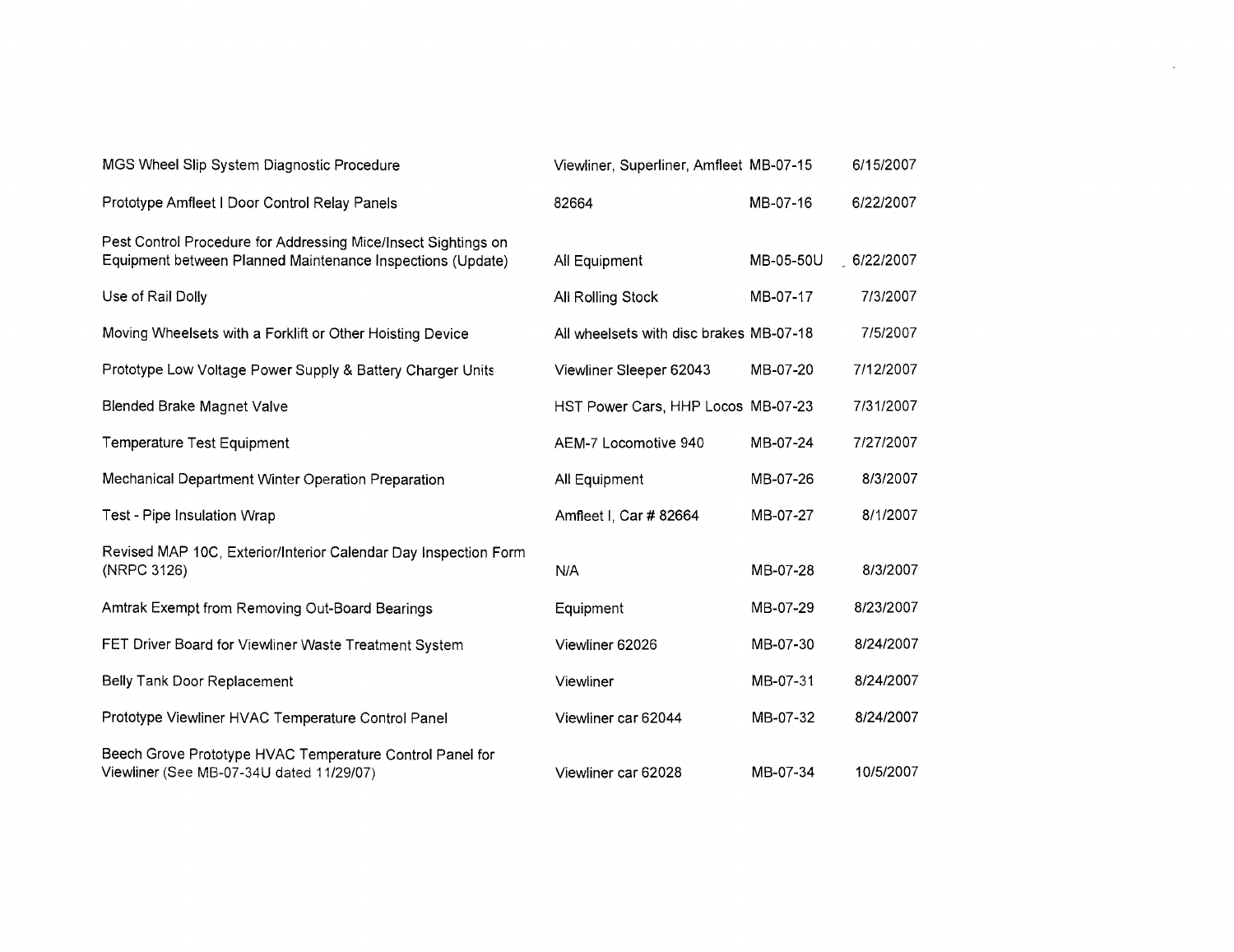| Updated Equipment Configurations for Improved Defect Repair<br>Reporting in WMS               | All Passenger Cars &<br>Locomotives             | MB-07-35  | 10/4/2007  |
|-----------------------------------------------------------------------------------------------|-------------------------------------------------|-----------|------------|
| Vapor Stone Rail Viewliner HVAC Controller                                                    | Viewliner cars 62005 & 62035 MB-07-36           |           | 10/16/2007 |
| MAP100 (NRPC 2947) Equipment Condition Report - Revision                                      | All Passenger Equipment                         | MB-07-37  | 10/10/2007 |
| Knorr MGS Wheel Slide Protection System                                                       | 9600 Series Cab Cars                            | MB-07-38  | 10/17/2007 |
| Superliner   Diner/Lounge Repair Manual (TM-201)                                              | Superliner I (37000 Series)                     | MB-07-39  | 10/25/2007 |
| <b>LLEPM Active System Prototype</b>                                                          | Amfleet I car 81524 &<br>Superliner I car 34097 | MB-07-40  | 10/26/2007 |
| Prototype Ceiling Panel Retention Mechanism                                                   | Viewliner Car 62035                             | MB-07-41  | 10/26/2007 |
| Prototype NPCU Equipped with V V-120 Oil Free ASU & MGS Wheel<br>Slip Protection System       | NPCU Car 90278                                  | MB-07-42  | 12/5/2007  |
| MAP 8ATS (NRPC 3257) is Now a Two Part Hard Copy Form and a<br>Writable Electronic Form       | Diesel/Electric Locomotives &<br>Cab Cars       | MB-07-43  | 11/2/2007  |
| Non-Metallic Waste System Piping                                                              | Superliners, Surfliners                         | MB-07-45  | 11/16/2007 |
| MasCon 16R Condition Monitoring                                                               | Diesel Locomotive #158                          | MB-07-46  | 11/20/2007 |
| <b>ITCS Equipment Out of Service for Illinois Testing</b><br>(Sent only to Chicago Personnel) | P42 Locomotive #128                             | MB-07-47  | 11/28/2007 |
| Beech Grove Prototype Viewliner HVAC Temperature Control Panel                                | Viewliner car 62047                             | MB-07-34U | 11/29/2007 |
| Viewliner Prototype Attendant Call System                                                     | Viewliner                                       | MB-07-48  | 11/30/2007 |

 $\mathcal{L}^{\text{max}}_{\text{max}}$  , where  $\mathcal{L}^{\text{max}}_{\text{max}}$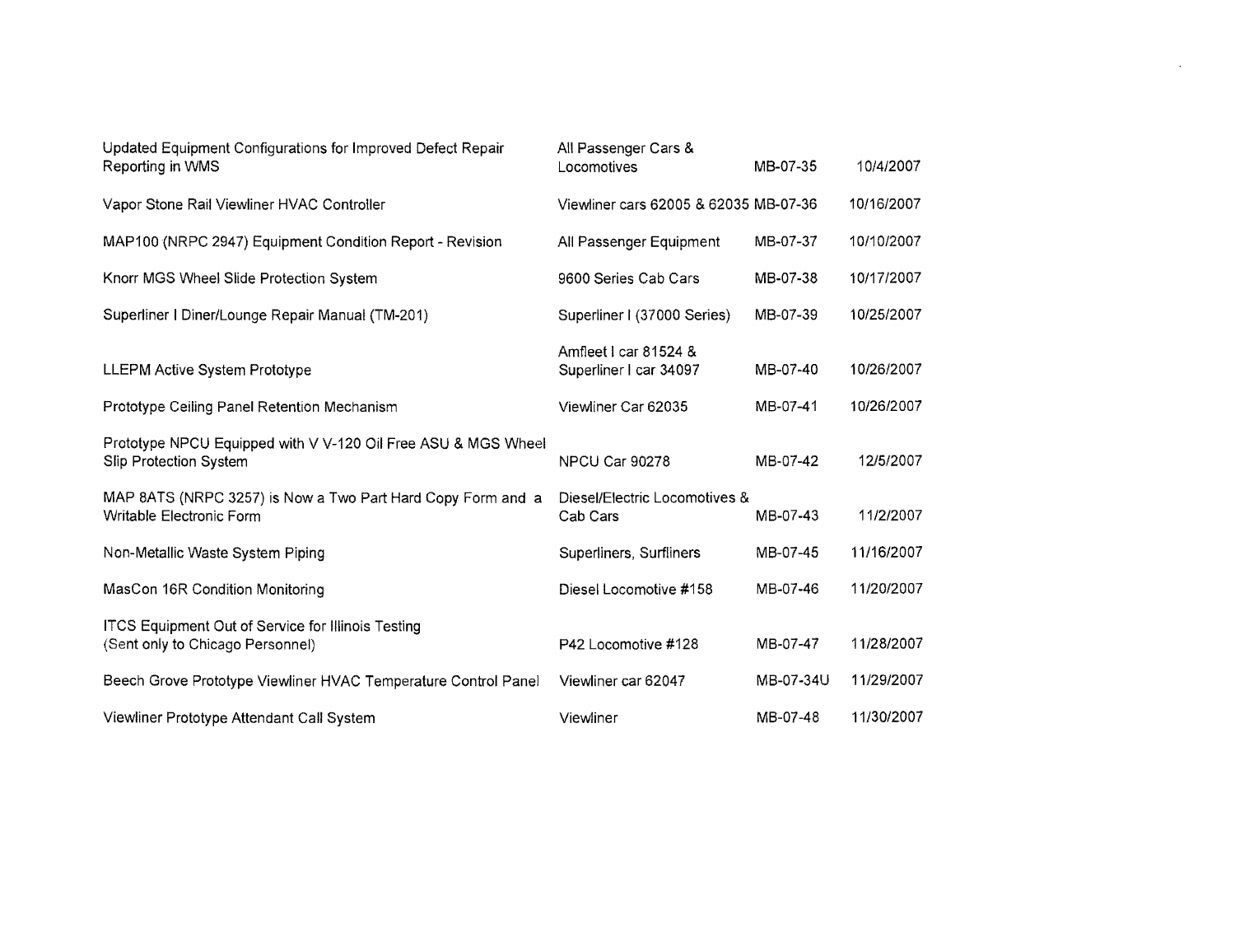| Periodic Brake Equipment Maintenance Extension to 4 Years | <b>Amtrak Locomotives</b><br>equipped with 26-L type<br>Brake systems & air dryers.<br>Cab Cars equipped with 26-L<br>type Brakes & operated with<br>Locomotives with functional<br>air dryers                                        | MB-07-49  | 12/14/2007 |
|-----------------------------------------------------------|---------------------------------------------------------------------------------------------------------------------------------------------------------------------------------------------------------------------------------------|-----------|------------|
| Periodic Brake Equipment Maintenance Extension to 4 Years | <b>Amtrak Locomotives</b><br>equipped with 26-L type<br>Brake systems & air dryers.<br>Cab Cars equipped with 26-L<br>type Brakes & operated with<br>Locomotives with functional<br>air dryers, SW-1000<br>Switchers (CHI) 790 TO 799 | MB-07-49U | 1/18/2008  |
| Prototype AEM-7 Battery Drawer Safety Catch               | AEM-7 Locomotive 931                                                                                                                                                                                                                  | MB-07-50  | 12/11/2007 |
| Prototype HHP Windshield Heater Timer                     | HHP Locomotive 653                                                                                                                                                                                                                    | MB-07-51  | 12/14/2007 |
| Seat Cushion Program                                      | All Passenger Cars                                                                                                                                                                                                                    | MB-07-52  | 12/13/2007 |
| Seat Cushion Program (Update)                             | All Passenger Cars                                                                                                                                                                                                                    | MB-07-52U | 1/2/2008   |
|                                                           |                                                                                                                                                                                                                                       | ההחה      |            |

 $\sim$ 

| <b>Calendar Year 2008</b>                                  |                                                      | 2008     |             |  |  |
|------------------------------------------------------------|------------------------------------------------------|----------|-------------|--|--|
| <b>TITLE</b>                                               | <b>EQUIPMENT</b>                                     | MB#      | <b>DATE</b> |  |  |
| Prototype "Tunnel Rescue Car Interior Brake Exhaust Valve" | Amfleet Car 82703                                    | MB-08-01 | 1/3/2008    |  |  |
| Inspection of SO Cord for Heat Control Boxes               | Horizon Cars equipped with<br>Monogram Waste Systems | MB-08-02 | 1/4/2008    |  |  |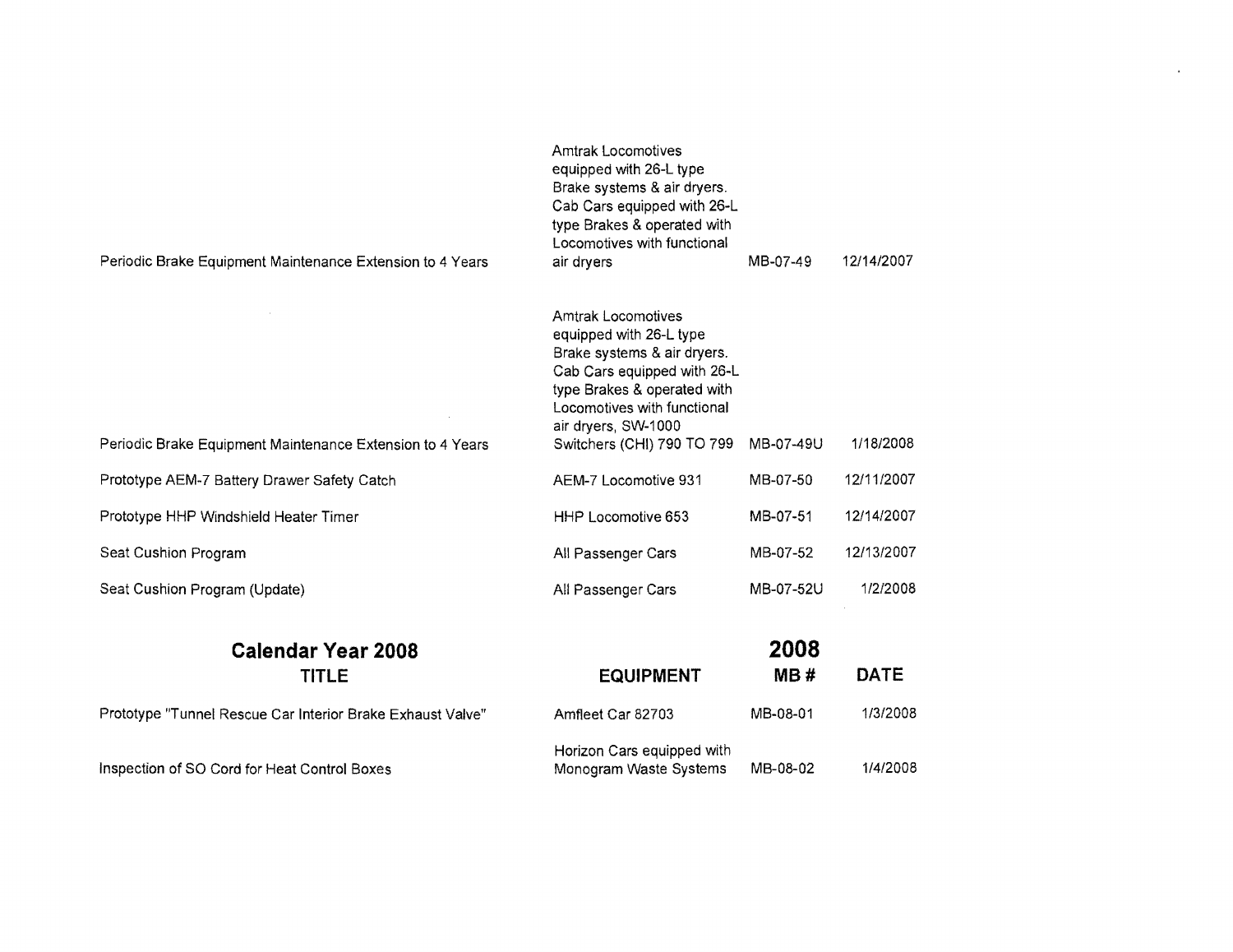| <b>WMS Configuration</b>                                       | Amfleet   & II, Viewliner,<br>Heritage Diners & Baggage<br>Cars                    | MB-08-03  | 1/11/2008 |
|----------------------------------------------------------------|------------------------------------------------------------------------------------|-----------|-----------|
|                                                                |                                                                                    |           |           |
| Repair of Equipment Using the Correct Parts                    | All Equipment                                                                      | MB-08-04  | 1/15/2008 |
| Inspection of Battery Box and Electrolyte Levels               | All Passenger Equipment                                                            | MB-08-05  | 1/28/2008 |
| Superliner I Interior Room Door Hangers, Brackets, and Rollers | Superliner I Sleeper                                                               | MB-08-06  | 3/3/2008  |
| GE Locomotive Downloads (Update)                               | All GE Locomotives                                                                 | MB-08-07  | 2/6/2008  |
| <b>WMS Configuration</b>                                       | Amfleet   & II, Viewliner,<br>Heritage Diners & Baggage<br>Cars, Superliner   & II | MB-08-03U | 2/7/2008  |
| Surfliner AC Condensate Drain Modification                     | Surfliner Cars 6300, 6403,<br>and 6404                                             | MB-08-08  | 2/13/2008 |
| Data Logger Installation                                       | HHP Unit 663                                                                       | MB-08-09  | 2/14/2008 |
| Prototype Toilet Gasket                                        | Amfleet I, Car 82670                                                               | MB-08-10  | 2/15/2008 |
| SMP 38003 - Hand Brake Inspection, Cleaning and Lubrication    | All Passenger Locomotives<br>and Cars                                              | MB-08-11  | 2/20/2008 |
| Non-Compliant Truck Side Bearing Saddle Pads                   | Amfleet I                                                                          | MB-08-12  | 2/25/2008 |
| Tracking Locomotive Traction Motor Combos in WMS               | P-42, P-40, P-32ED                                                                 | MB-08-13  | 2/21/2008 |
| Coupler Periodic Inspection and Cleaning Requirements          | All Passenger Equipment                                                            | MB-08-14  | 2/22/2008 |
| Diner/Lounge Elevator Modification                             | Superliner Diner/Lounge<br>37006                                                   | MB-08-15  | 2/27/2008 |
| Mechanical Department Quick Reference Cards                    | All Passenger Locomotives<br>and Cars                                              | MB-08-17  | 3/12/2008 |

 $\mathcal{L}^{\text{max}}(\mathbf{r},\mathbf{r})$ 

 $\label{eq:2.1} \mathcal{L}(\mathcal{L}^{\text{max}}_{\text{max}}(\mathcal{L}^{\text{max}}_{\text{max}}(\mathcal{L}^{\text{max}}_{\text{max}}(\mathcal{L}^{\text{max}}_{\text{max}}(\mathcal{L}^{\text{max}}_{\text{max}}(\mathcal{L}^{\text{max}}_{\text{max}}(\mathcal{L}^{\text{max}}_{\text{max}}(\mathcal{L}^{\text{max}}_{\text{max}}(\mathcal{L}^{\text{max}}_{\text{max}}(\mathcal{L}^{\text{max}}_{\text{max}}(\mathcal{L}^{\text{max}}_{\text{max}}(\mathcal{L}^$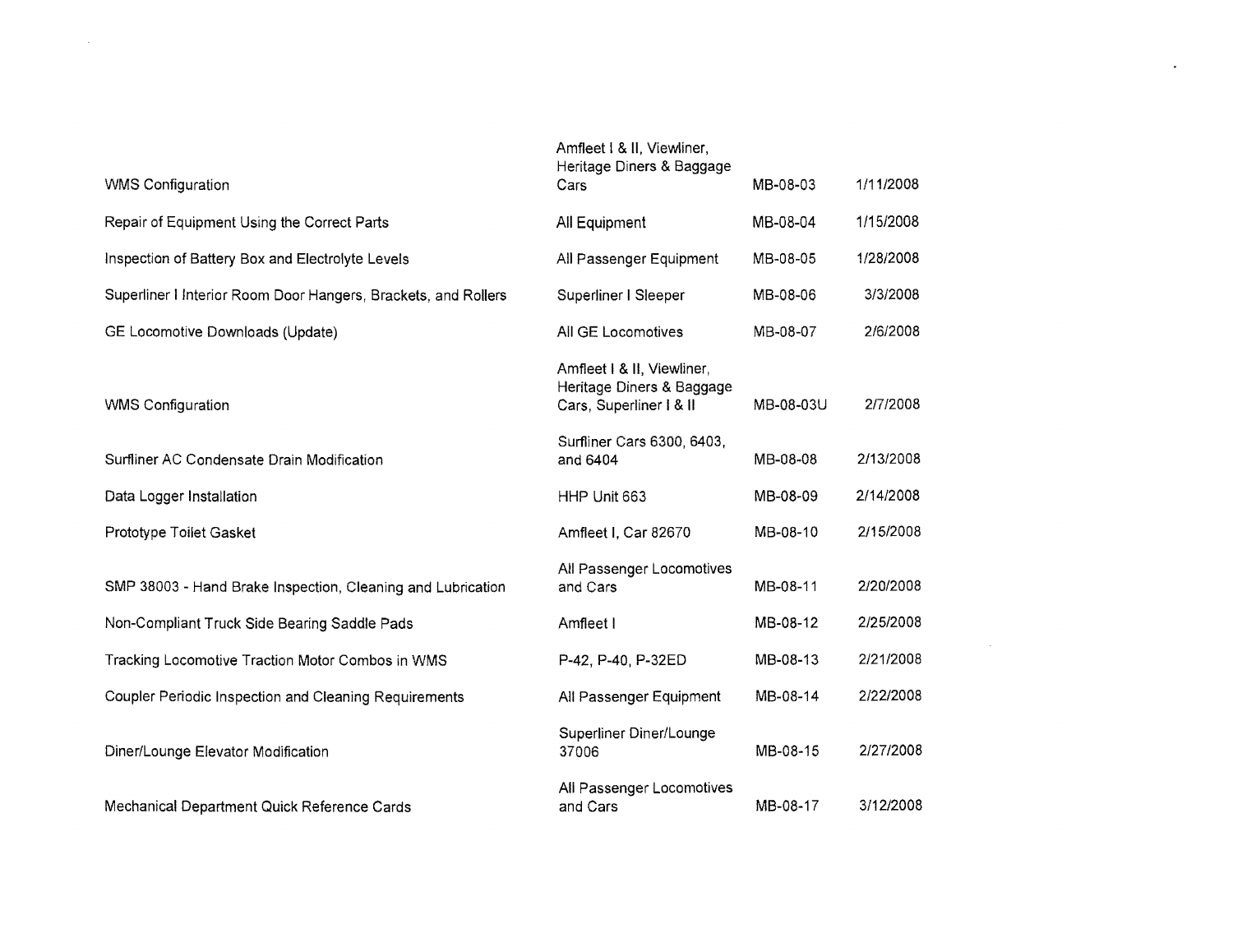| Public Address (PA) System Requirement Per 49CFR Part 238.305             | All Passenger Trains                                                                                                                                                          | MB-08-19 | 3/18/2008 |
|---------------------------------------------------------------------------|-------------------------------------------------------------------------------------------------------------------------------------------------------------------------------|----------|-----------|
| <b>Traction Motor Containment Program</b>                                 | <b>Amtrak GE Diesel</b><br>Locomotive Fleet                                                                                                                                   | MB-08-20 | 3/24/2008 |
| <b>AMT-6 Book Revision</b>                                                | N/A                                                                                                                                                                           | MB-08-21 | 3/25/2008 |
| Performing ACSES Departure Test                                           | All ACSES Equipped<br>Locomotives & Cab Cars                                                                                                                                  | MB-08-22 | 3/28/2008 |
| AEM-7 Cab Signal PC Boards                                                | AEM-7 AC & DC Locomotives MB-08-23                                                                                                                                            |          | 3/31/2008 |
| HEP and HEP Converter Issue                                               | AEM-7 Locomotive 950                                                                                                                                                          | MB-08-24 | 4/3/2008  |
| SMP 44402 'Proper Loading and Unloading of Traction Motor Combo<br>Units' | <b>Traction Motor Combo Units</b>                                                                                                                                             | MB-08-25 | 4/9/2008  |
| Test Wheels (NRCC) Installed on Amfleet, Superliner, and P-42             | Amfleet   & II, Superliner   &<br>II, P-42                                                                                                                                    | MB-08-27 | 4/18/2008 |
| Monogram Waste System Contactor                                           | Superliner   Cars 34044,<br>32002, & 32045                                                                                                                                    | MB-08-28 | 4/16/2008 |
| Faiveley Temperature Control Panel Contactors                             | Amfleet   &   Equipped with<br>Faiveley Temperature Control<br>Panels                                                                                                         | MB-08-29 | 5/29/2008 |
| Periodic Brake Equipment Maintenance Extension to 4 Years                 | Locomotives equipped with<br>26-L type Brake systems & air<br>dryers. Cab Cars equipped<br>with 26-L type Brakes &<br>operated with Locomotives<br>with functional air dryers | MB-08-30 | 5/5/2008  |

 $\label{eq:2.1} \frac{1}{\sqrt{2}}\left(\frac{1}{\sqrt{2}}\right)^{2} \left(\frac{1}{\sqrt{2}}\right)^{2} \left(\frac{1}{\sqrt{2}}\right)^{2} \left(\frac{1}{\sqrt{2}}\right)^{2} \left(\frac{1}{\sqrt{2}}\right)^{2} \left(\frac{1}{\sqrt{2}}\right)^{2} \left(\frac{1}{\sqrt{2}}\right)^{2} \left(\frac{1}{\sqrt{2}}\right)^{2} \left(\frac{1}{\sqrt{2}}\right)^{2} \left(\frac{1}{\sqrt{2}}\right)^{2} \left(\frac{1}{\sqrt{2}}\right)^{2} \left(\$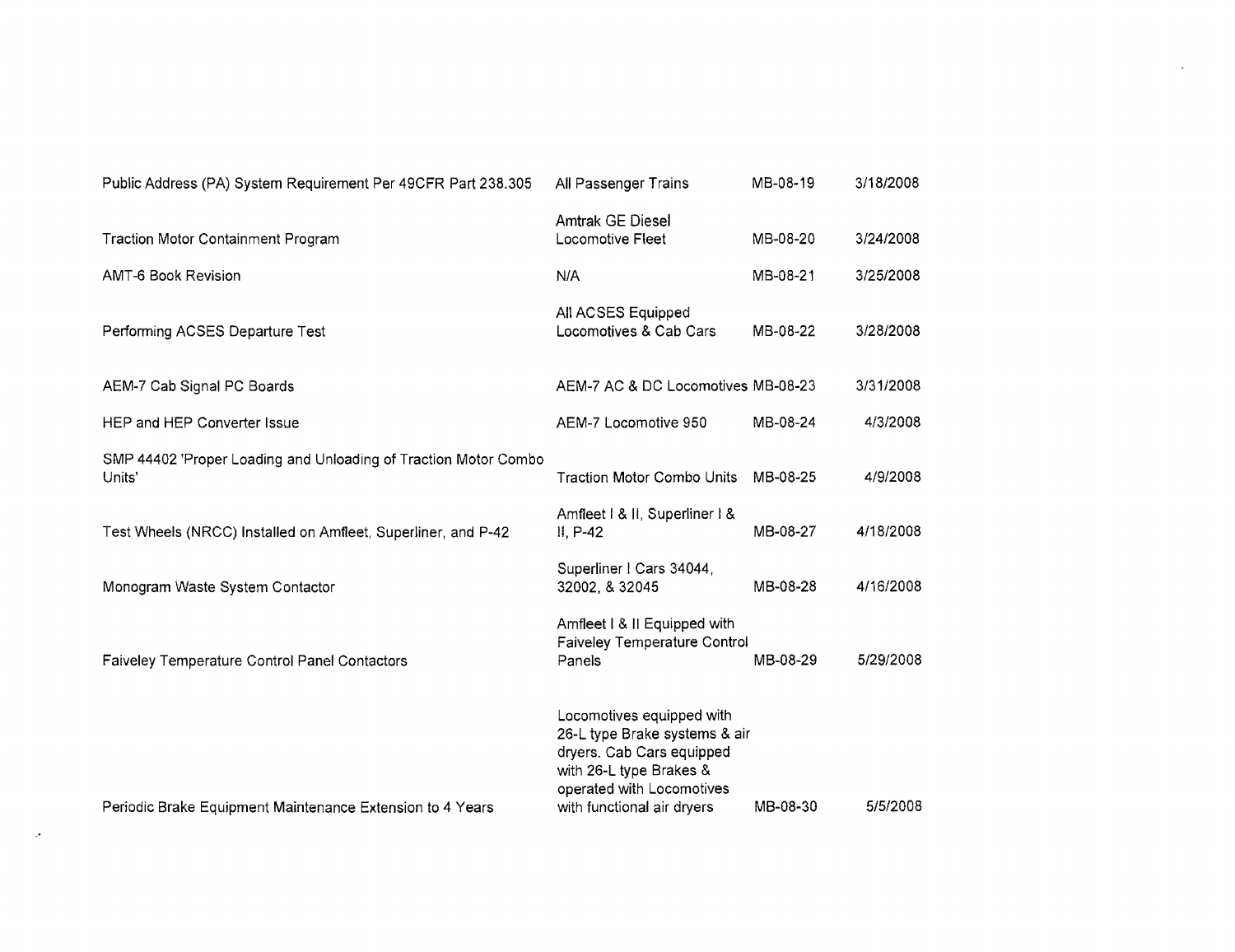| MAP 21A (NRPC 2775) Implementation                      | Auto Train                          | MB-08-31 | 4/21/2008 |
|---------------------------------------------------------|-------------------------------------|----------|-----------|
| ElectroFin Coated AC Condenser Coils                    | Amfleet II Cars 25101 &             | MB-08-32 | 4/29/2008 |
| Non-Metallic Pipe Installation                          | Superliner II Sleeper 32090         | MB-08-33 | 4/22/2008 |
| Locomotive Pantograph Operating Configuration Revision  | AEM-7, HHP                          | MB-08-34 | 4/23/2008 |
| Data Logger Installed on AEM-7 Locomotive 910           | AEM-7 Locomotive 910                | MB-08-36 | 4/29/2008 |
| Prototype Microphor MicroVac Toilet System              | Horizon Car 54542                   | MB-08-37 | 5/15/2008 |
| Interior Calendar Day Mechanical Inspection             | All Passenger Equipment             | MB-08-38 | 5/20/2008 |
|                                                         |                                     |          |           |
| Autonomous Track Geometry Measurement System (ATGMS)    | Superliner II Crew Car 39000        | MB-08-39 | 5/6/2008  |
| Vehicle Track Interaction (VTI) Installation            | Auto Carrier 9258                   | MB-08-40 | 5/6/2008  |
| A/C Units Equipped with Prototype Emerson Blower Motors | Surfliner Cars 6802 & 6405          | MB-08-41 | 5/7/2008  |
| Locomotive Radio Upgrade                                | All P42 Locomotives                 | MB-08-42 | 5/8/2008  |
| Flush Intensifier Toilets Installed on Car 32077        | Superliner II Sleeper, Car<br>32077 | MB-08-43 | 5/8/2008  |
| Data Logger Installed on Car 32077                      | Superliner II Sleeper, 32077        | MB-08-44 | 5/8/2008  |
| <b>Traction Motor Pinion-End Bearing Failure</b>        | P-42 Diesel Locomotive 53 &<br>117  | MB-08-45 | 5/13/2008 |
| Approved Rectifiers for AEM-7 Locomotives               | <b>AEM-7 Locomotives</b>            | MB-08-46 | 5/16/2008 |
| Master Bill of Material (BOM) Change Form (WMS)         | N/A                                 | MB-08-47 | 5/29/2008 |
| P42 Oil Sensor & Lube Oil Pressure Hose                 | P42 Locomotives                     | MB-08-48 | 5/21/2008 |

 $\star$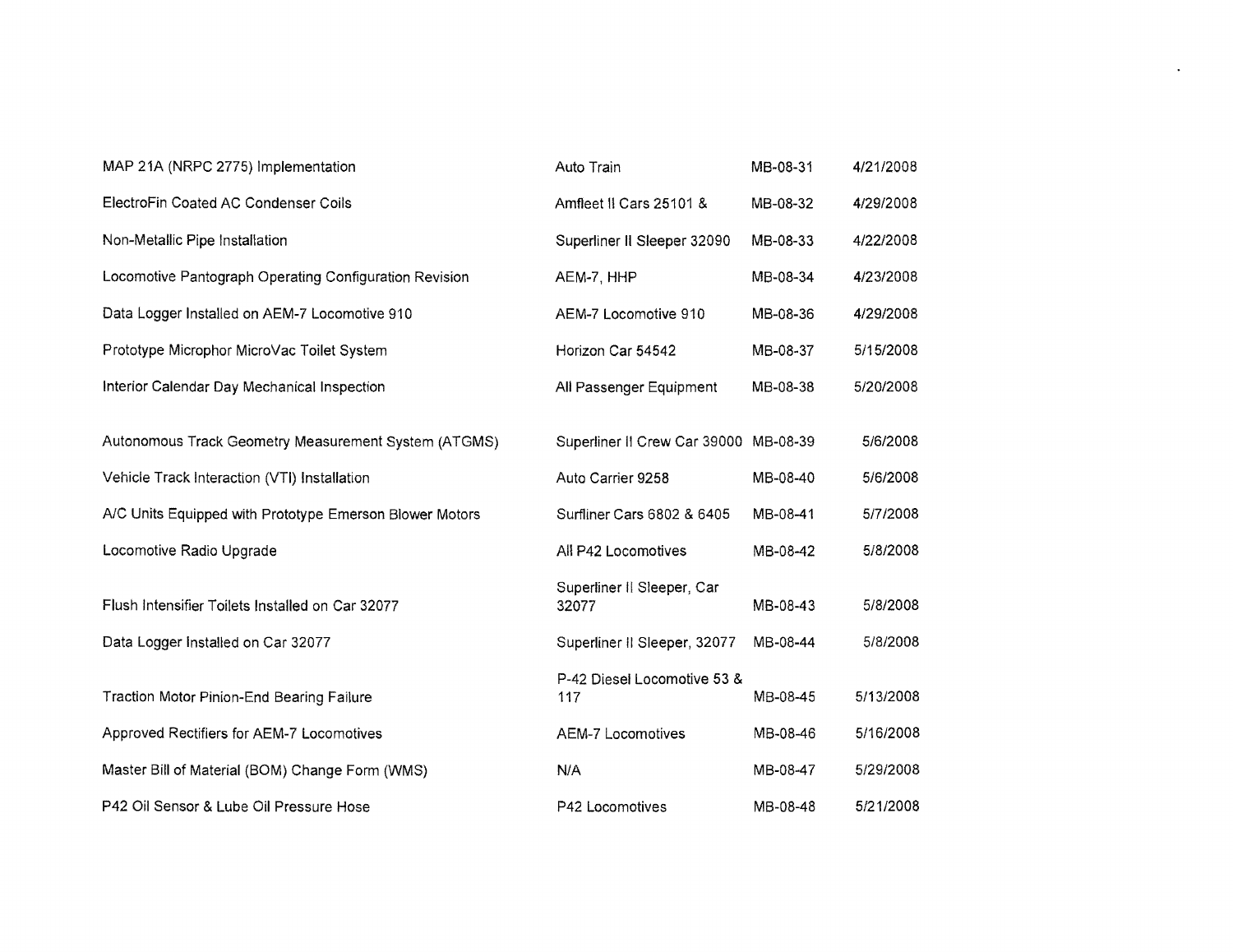| Prototype LED Cab Time Table & Console Lighting               | HHP Locomotive 662                                                                                                                                                          | MB-08-49  | 5/23/2008 |
|---------------------------------------------------------------|-----------------------------------------------------------------------------------------------------------------------------------------------------------------------------|-----------|-----------|
| Dual Ported Cut-Out Cocks                                     | <b>AEM-7 Locomotives</b>                                                                                                                                                    | MB-08-50  | 5/22/2008 |
| Prototype Magnetic Reed Switch Installation                   | Superliner I Diner/Lounge<br>Cars 37003 & 37009                                                                                                                             | MB-08-51  | 5/22/2008 |
| MAP 8 ACSES, MAP 8 CS, and MAP 9                              | N/A                                                                                                                                                                         | MB-08-52  | 7/10/2008 |
| MAP 21A Compliance                                            | All Passenger Equipment                                                                                                                                                     | MB-08-53  | 5/30/2008 |
| GE Locomotive U-Tube Bearings                                 | GE Locomotives P32ED,<br>P32DM, P40 and P42                                                                                                                                 | MB-08-54  | 6/10/2008 |
| Traction Motor Pinion-End Bearing Failure Investigation       | P-42 Diesel Locomotive 53 &<br>117                                                                                                                                          | MB-08-45U | 7/2/2008  |
| Pest Control Test Equipment                                   | Superliner cars: Coaches -<br>34102 & 34027, Diners -<br>38019 & 37004, Lounges -<br>33031 & 33000, & Sleepers -<br>32099 & 32056. Horizon cars:<br>Coaches - 54503 & 54512 | MB-08-55  | 6/25/2008 |
| Operation of Air Conditioning Systems                         | All Passenger Cars                                                                                                                                                          | MB-08-56  | 6/30/2008 |
| Cleaning of Passenger Car Seat Cushions                       | All Passenger Equipment                                                                                                                                                     | MB-08-57  | 7/1/2008  |
| Inspection of Gearbox Mounting Brackets                       | <b>HHP-8 Locomotive Trucks</b>                                                                                                                                              | MB-08-59  | 7/8/2008  |
| Cab Signal Track Receiver Wiring                              | AEM-7 Locomotives                                                                                                                                                           | MB-08-60  | 7/10/2008 |
| Calibration of Adjustable 100 Hz and 250 Hz Filter-Amplifiers | AEM-7 DC Locomotives &<br>9600 Series Cab Cars                                                                                                                              | MB-08-61  | 7/18/2008 |

 $\bullet$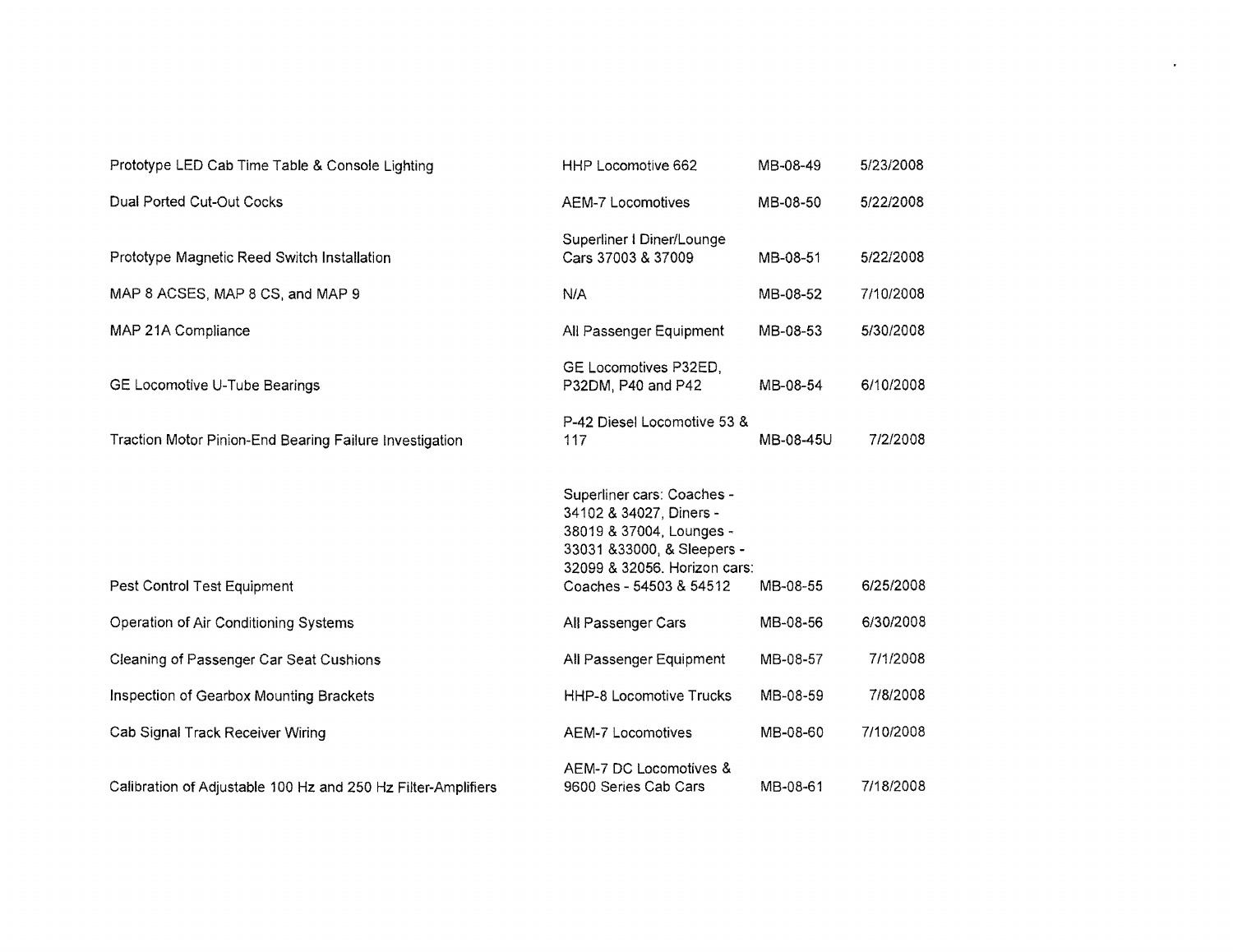| Reduction of Engine Performance - Vibration Issues                                                | EMD-F59PHI 710 12N Engine MB-08-62                                                                |           | 7/16/2008  |
|---------------------------------------------------------------------------------------------------|---------------------------------------------------------------------------------------------------|-----------|------------|
| Coupler Periodic Inspection and Cleaning Requirements                                             | All Passenger Equipment with<br>H & F Couplers                                                    | MB-08-14U | 7/16/2008  |
| Temperature Test Equipment                                                                        | AEM-7 Locomotive 942                                                                              | MB-08-63  | 7/21/2008  |
| <b>HEP Circuit Breaker Replacement</b>                                                            | P42 Diesel Locomotives                                                                            | MB-08-64  | 7/22/2008  |
| Stair Tread Prototype                                                                             | Surfliner Car 6803                                                                                | MB-08-65  | 7/24/2008  |
| Health Monitoring System CMU Cable Connection Wireless<br>Downloads                               | HHP-8 Locomotives &<br><b>ACELA Trainsets</b>                                                     | MB-08-66  | 7/28/2008  |
| Remote Radiator Fan Greasing Arrangement, Purging & Re-greasing<br>of Fan Bearings                | GE P42-8 Locomotives                                                                              | MB-08-67  | 7/30/2008  |
| HVAC Refrigerant Identification                                                                   | Amfleet   & II, Heritage/TMI/In-<br>Kind, Horizon, Superliner I &<br>II, Surfliner, and Viewliner | MB-08-68  | 8/4/2008   |
| Process for Completing the HVAC MER When the Work Order Does<br>Not Show the MER Procedure Number | All Car Fleets                                                                                    | MB-08-69  | 8/6/2008   |
| Material Disposition Tag (MDT) NRPC 3254                                                          | All Equipment, All Facilities                                                                     | MB-08-70  | 8/7/2008   |
| Prototype Diaphragms                                                                              | Amfleet I, Car 82538 &<br>Amfleet II, Car 25072                                                   | MB-08-71  | 8/7/2008   |
| <b>Evaporator Temperature Differential Testing</b>                                                | Horizon, Amfleet I & II,<br>Heritage                                                              | MB-08-72  | 10/25/2008 |
| Protoype Gasket Set for HVAC Junction Box                                                         | Amfleet I Cars 82682, 82624,<br>44718                                                             | MB-08-73  | 8/13/2008  |
| Mechanical Department Winter Operation Preparation                                                | All Equipment                                                                                     | MB-08-74  | 8/18/2008  |

 $\mathbf{A}^{\mathrm{max}}$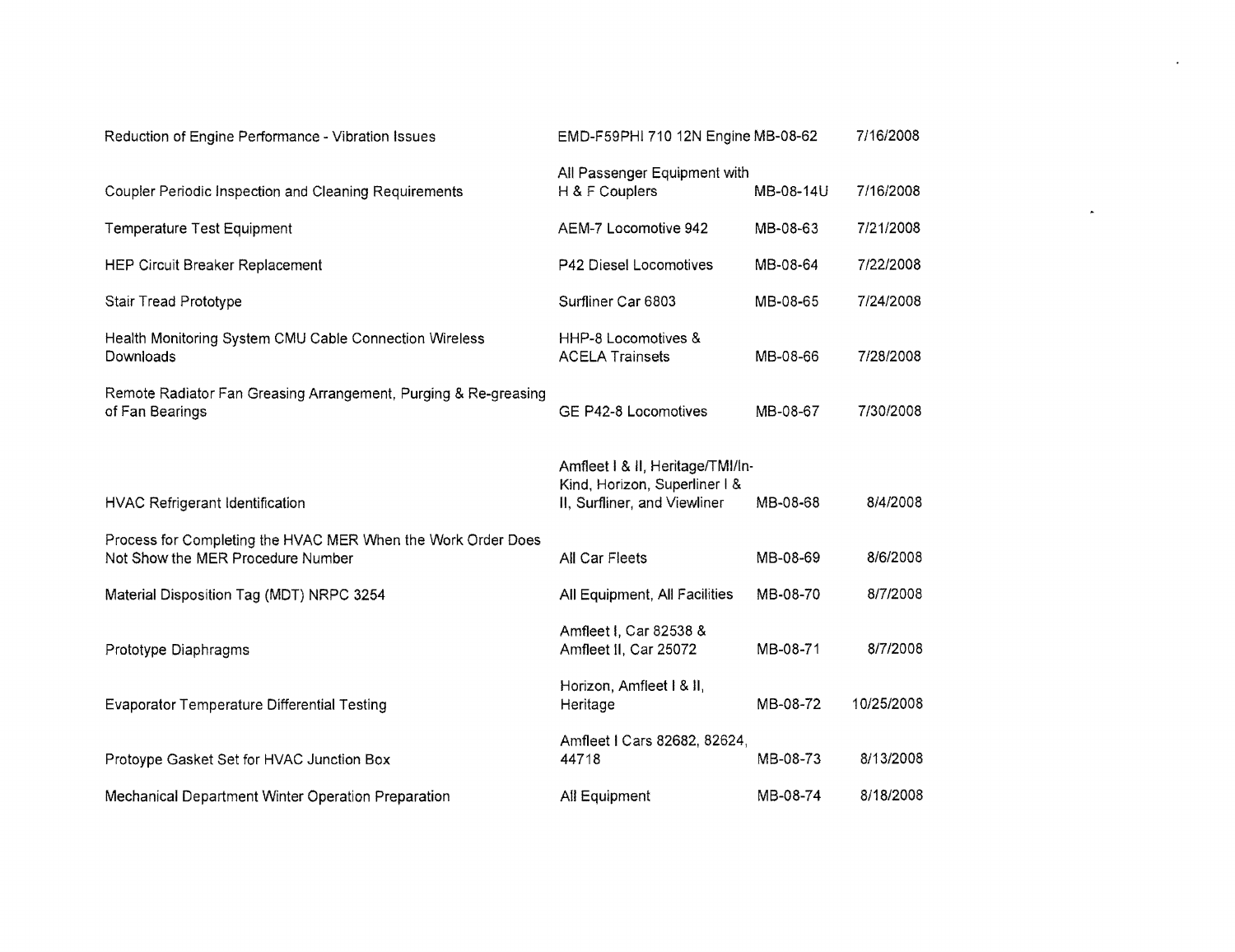|                                                                             | All Equipment with 'H', 'F', &                                                                 |           |            |
|-----------------------------------------------------------------------------|------------------------------------------------------------------------------------------------|-----------|------------|
| Proper Rod Eye Clearance                                                    | 'E' Couplers                                                                                   | MB-08-75  | 8/25/2008  |
| <b>Side Bearing Failures</b>                                                | Amfleet   &                                                                                    | MB-08-76  | 8/18/2008  |
| <b>ACSES Auxiliary Aspect Display Unit (AADU)</b>                           | HST Car 2014                                                                                   | MB-08-77  | 8/25/2008  |
| <b>AEI Tag Programming</b>                                                  | All Equipment                                                                                  | MB-08-78  | 8/26/2008  |
| Machine Group Contactor Retrofit Modification Prototype                     | AEM-7 Locomotive 912                                                                           | MB-08-81  | 8/29/2008  |
| Main Engine Lubrication Oil                                                 | <b>Diesel Locomotives</b>                                                                      | MB-08-82  | 9/2/2008   |
|                                                                             | P42, P32DM, P32ED, F59,<br>MP15, GP38-1, GP38-3,<br>GP15D, SW1200, SW1,<br>SW1000, SW1001, Cab |           |            |
| Locomotive Radio Upgrade                                                    | Bags, & Cab Cars                                                                               | MB-08-42U | 9/8/2008   |
| Prototype On-Board Recycling Enclosures                                     | Acela Train-Set 9, Cars 3319<br>& 3307                                                         | MB-08-83  | 9/8/2008   |
| Test Wheels (NRCC) Installed on Amfleet, Superliner, and P-42               | Amfleet   & II, Superliner   &<br>II, P-42                                                     | MB-08-27U | 9/10/2008  |
| QualComm Satellite Communications System MCT Numbers<br>Reporting/Recording | P32 AC-DM, P32 ED, P40, P-<br>42, & F59 Diesel Locomotives MB-08-84                            |           | 9/10/2008  |
| QualComm Satellite Communications System MCT Numbers<br>Reporting/Recording | P32 AC-DM (Units 710 to<br>717), P32 ED, P40, P-42, &<br>F59 Diesel Locomotives                | MB-08-84U | 10/25/2008 |
| Elimination of Microbial Based Toilet Cleaner                               | All Amtrak Equipment                                                                           | MB-08-85  | 10/24/2008 |
| <b>HVAC MER's Manual</b>                                                    | All Passenger Equipment                                                                        | MB-08-87  | 10/24/2008 |

 $\mathcal{L}(\mathcal{L})$  and  $\mathcal{L}(\mathcal{L})$  .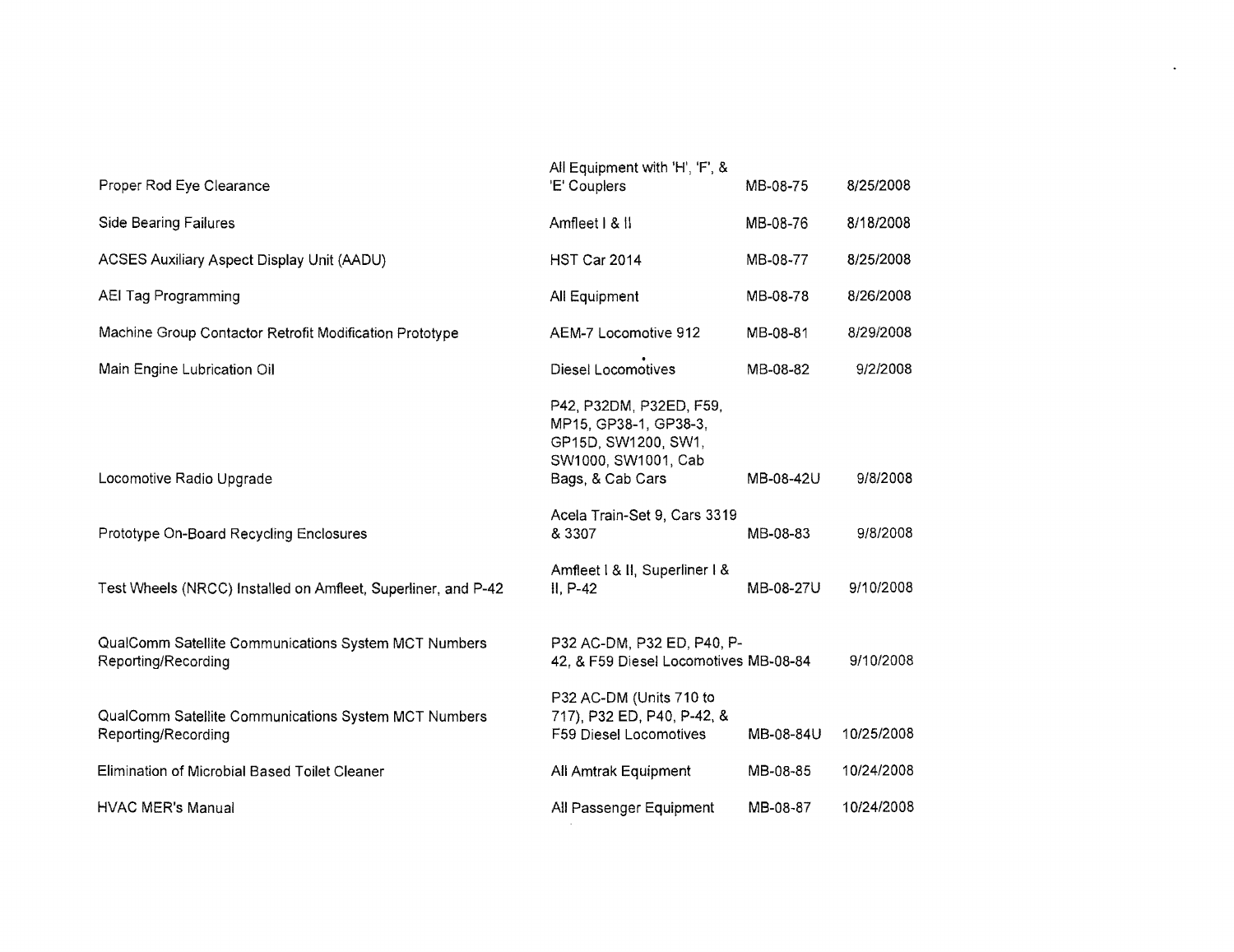| Proper Installation Requirements for Ground Brush Assembly | AEM-7 Locomotive 952                                | MB-08-88              | 10/29/2008 |
|------------------------------------------------------------|-----------------------------------------------------|-----------------------|------------|
| Rolling Stock Engineering Service Request Form in eTrax    | N/A                                                 | MB-08-89              | 10/8/2008  |
| Pantograph Monitoring System Installed                     | AEM-7 Locomotive 942                                | MB-08-90              | 10/13/2008 |
| HVAC MER's Manual (Update)                                 | All Passenger Equipment                             | MB-08-87U             | 10/27/2008 |
| Evaporator Temperature Differential Testing (Update)       | Horizon, Amfleet I & II, and<br>Heritage            | MB-08-72U             | 11/4/2008  |
| <b>Calibration of Coupler Gages</b>                        | All Coupler Gages                                   | MB-08-91              | 11/12/2008 |
| Prototype LED Cab Time Table & Console Lighting (Update)   | HHP Locomotive 662                                  | MB-08-49U             | 11/12/2008 |
| Waste System Vacuum Blowers                                | Superliner   & II, Surfliner,<br>Horizon, Viewliner | MB-08-92              | 12/8/2008  |
| Electric Locomotive Radio Upgrade                          | All AEM-7 & HHP-8 Electric<br>Locomotives           | MB-08-93              | 12/10/2008 |
| Serialization of Locomotive Hatches                        | P42 Diesel Locomotives                              | MB-08-94              | 11/25/2008 |
| <b>HVAC Temperature Control Panel</b>                      | Viewliner Car 62019                                 | MB-08-95              | 11/13/2008 |
| HVAC MER's Manual (Update Revised)                         | All Passenger Equipment                             | MB-08-87UR 11/18/2008 |            |
| Inverted 'V' Coupler Inspection                            | All Passenger Equipment with<br>'H' Type Couplers   | MB-08-96              | 12/17/2008 |
| Electric Locomotive Performance                            | <b>Electric Locomotives</b>                         | MB-08-97              | 11/13/2008 |
| Cockroach Cleanout Service                                 | All Equipment                                       | MB-08-98              | 11/14/2008 |
| Prototype Coffee Station                                   | <b>Superliner II Transition</b><br>Sleeper 39024    | MB-08-99              | 11/18/2008 |

 $\mathcal{L}^{\text{max}}_{\text{max}}$  ,  $\mathcal{L}^{\text{max}}_{\text{max}}$ 

 $\sim$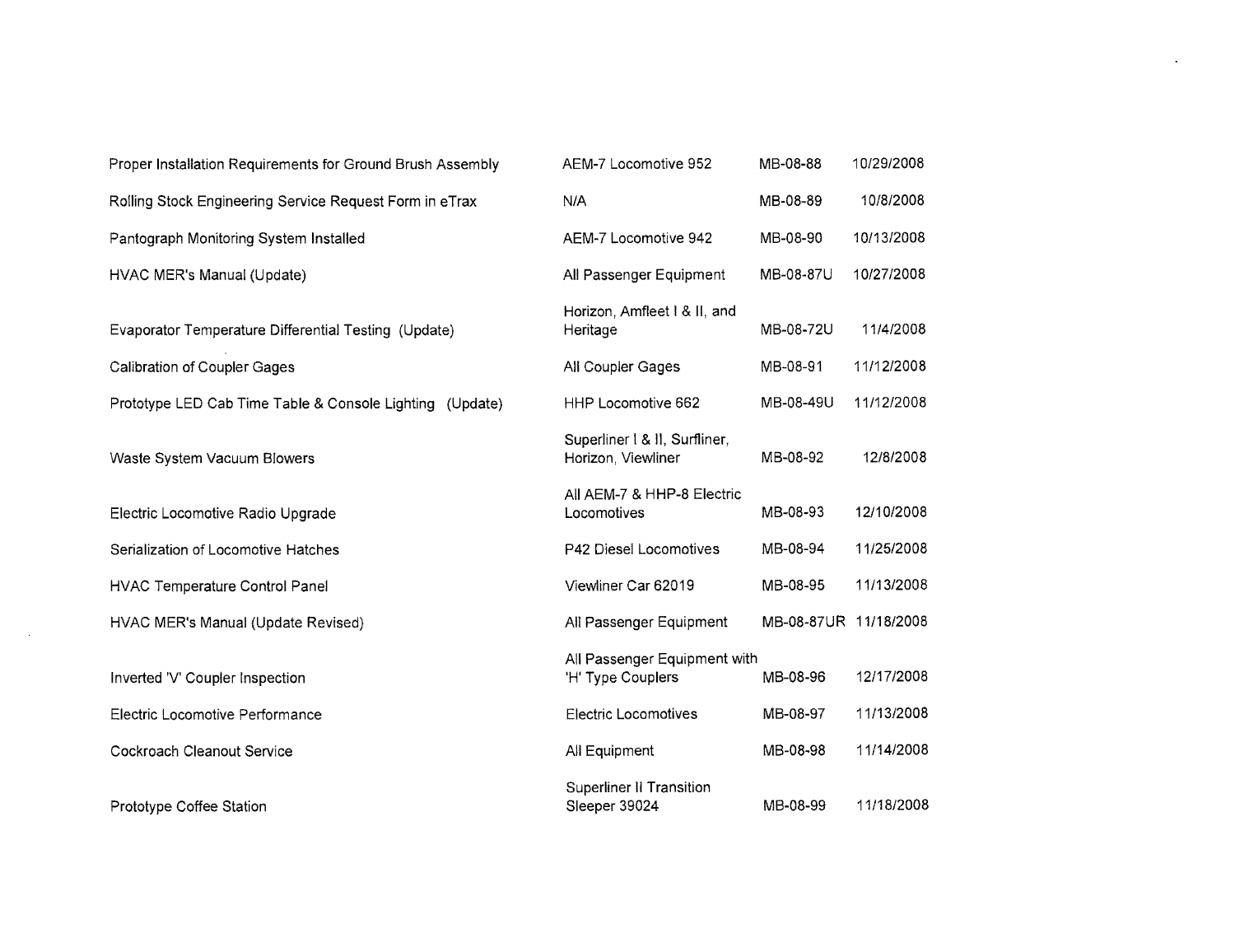| Fuel Flow Meter Test Equipment                     | P42 Diesel Locomotive 129                              | MB-08-100 | 11/20/2008 |
|----------------------------------------------------|--------------------------------------------------------|-----------|------------|
| Quiet Cab Modification Installed on Locomotive     | AEM-7 Locomotive 920                                   | MB-08-101 | 12/11/2008 |
| Drop Down Defect Repair Grid Requirement in WMS    | N/A                                                    | MB-08-104 | 12/12/2008 |
| See MB-O8-105 in Calendar Year 2009                |                                                        |           |            |
| Locomotive Camera & TCD System Project             | GE P42-8 Locomotive 196                                | MB-08-106 | 12/22/2008 |
| Locomotive Air Systems                             | All Amtrak Locomotives                                 | MB-08-108 | 12/23/2008 |
| GE Locomotive - Annual Load Meter Test             | <b>GE Locomotives Not</b><br>Equipped with Load Meters | MB-08-109 | 12/23/2008 |
| Data Logger Analyzer Installed on AEM-7 Locomotive | AEM-7 Locomotive 951                                   | MB-08-110 | 12/23/2008 |
|                                                    |                                                        |           |            |

 $\omega$ 

| <b>Calendar Year 2009</b>                                                                                                  |                               | 2009      |             |  |  |
|----------------------------------------------------------------------------------------------------------------------------|-------------------------------|-----------|-------------|--|--|
| <b>TITLE</b>                                                                                                               | <b>EQUIPMENT</b>              | MB#       | <b>DATE</b> |  |  |
| MAP 1173/10C Summary (NRPC 3294)                                                                                           | All Passenger Trains          | MB-09-01  | 1/9/2009    |  |  |
| Automatic Blow-Down Valves to Equip AESS Locomotives                                                                       | <b>P42 Diesel Locomotives</b> | MB-08-105 | 1/9/2009    |  |  |
| WCA (Waste Collection Assembly) Conversion/Standardization                                                                 | Viewliner & Horizon           | MB-09-02  | 3/16/2009   |  |  |
| Trap Door Issues                                                                                                           | Amfleet   &                   | MB-09-03  | 1/9/2009    |  |  |
| Fuel Pressure Gage Hose                                                                                                    | GE P42-8 Locomotives          | MB-09-04  | 1/21/2009   |  |  |
| Refrigeration System Components: Thermal Expansion Valves, Liquid TMI Diners 8505, 8510, &<br>Line Solenoid Valves & Coils | 8531                          | MB-09-05  | 1/30/2009   |  |  |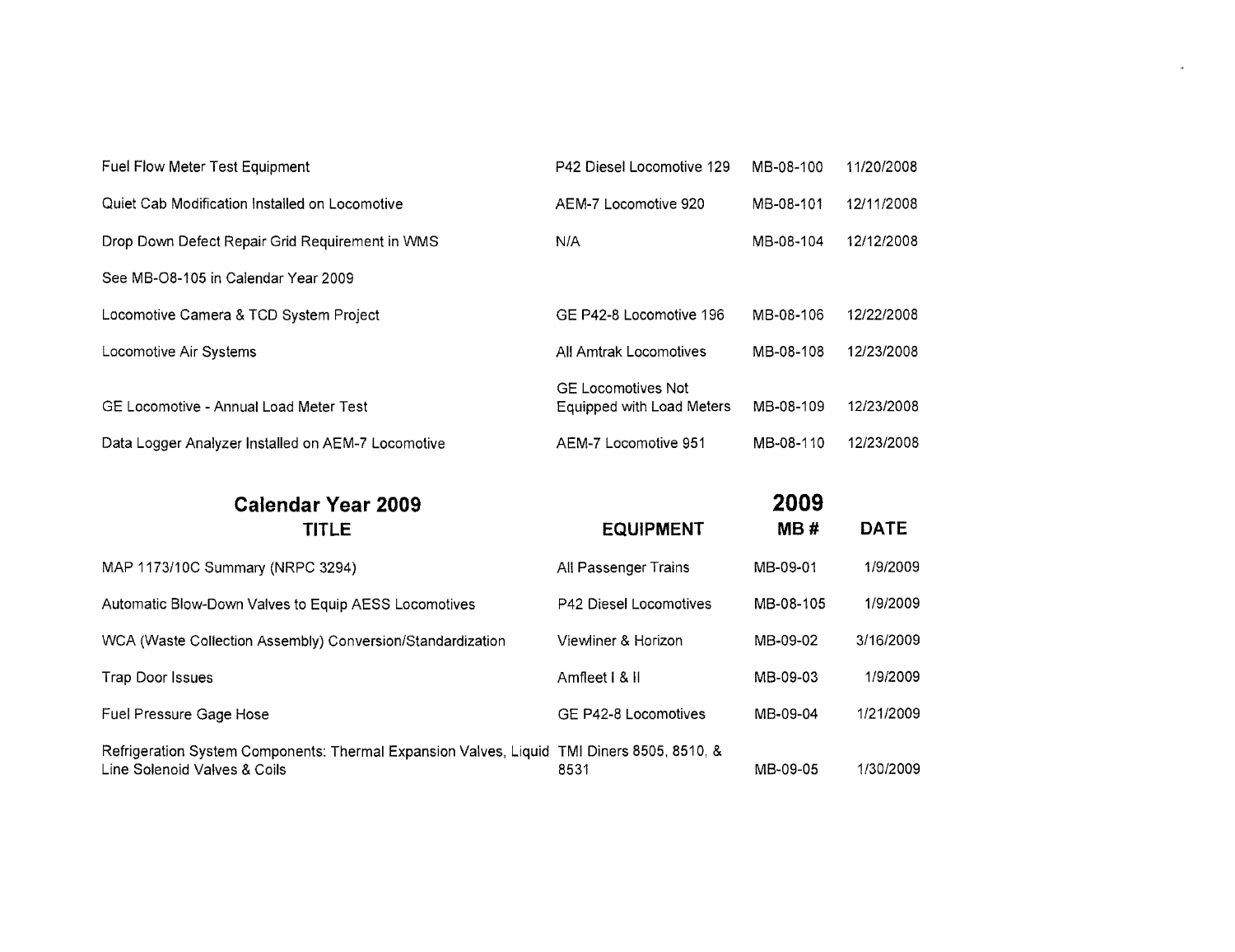|                                                                             | Superliner Cars 34114, 39015                          |           |           |
|-----------------------------------------------------------------------------|-------------------------------------------------------|-----------|-----------|
| Test Waste System Vacuum Blower Installation                                | & 32104                                               | MB-09-06  | 3/5/2009  |
| WABTEC/Stone Air Temperature Control and Air Conditioning Control<br>Panels | Amfleet   & II                                        | MB-09-07U | 4/1/2009  |
| Faiveley Battery Charger LVPS/BC                                            | Viewliner Sleepers 62007,<br>62041, 62042, & 62045    | MB-09-08U | 3/12/2009 |
| <b>Trash Recycling Modification</b>                                         | All Rolling Stock Lounge or<br>Café Equipment         | MB-09-09  | 2/11/2009 |
| <b>HEP System Failures</b>                                                  | <b>GE P42 Diesel Locomotives</b>                      | MB-09-10U | 4/16/2009 |
|                                                                             |                                                       |           |           |
|                                                                             | See MB-09-12 for Car<br>numbers: Superliner, Horizon, |           |           |
| Pest Control Test Equipment                                                 | Heritage, Viewliner, Amfleet II MB-09-12              |           | 2/23/2009 |
| Prototype Vibration Sensor                                                  | AEM-7 Locomotive 910                                  | MB-09-14  | 2/23/2009 |
| Tie Bar Inspection on GSI Trucks                                            | Superliner II, Surfliner,<br>Horizon & Viewliner      | MB-09-16  | 3/12/2009 |
| Hot Journal System False Indications                                        | Amfleet   &                                           | MB-09-17  | 3/3/2009  |
| WABTEC Locomotive Digital Video Recording (LDVR) System                     | All Locomotives equipped<br>with LDVR System          | MB-09-18  | 3/11/2009 |
| Door Pocket and Vestibule Heaters                                           | Amfleet I Cars 82516 &<br>82674                       | MB-09-19  | 3/19/2009 |
| Fuel Flow Meter Test Equipment                                              | P-42 Diesel Locomotive 191                            | MB-09-20  | 3/19/2009 |
| Performing ACSES Departure Test (Update)                                    | All ACSES Equipped<br>Locomotives & Cab Cars          | MB-09-21  | 4/6/2009  |